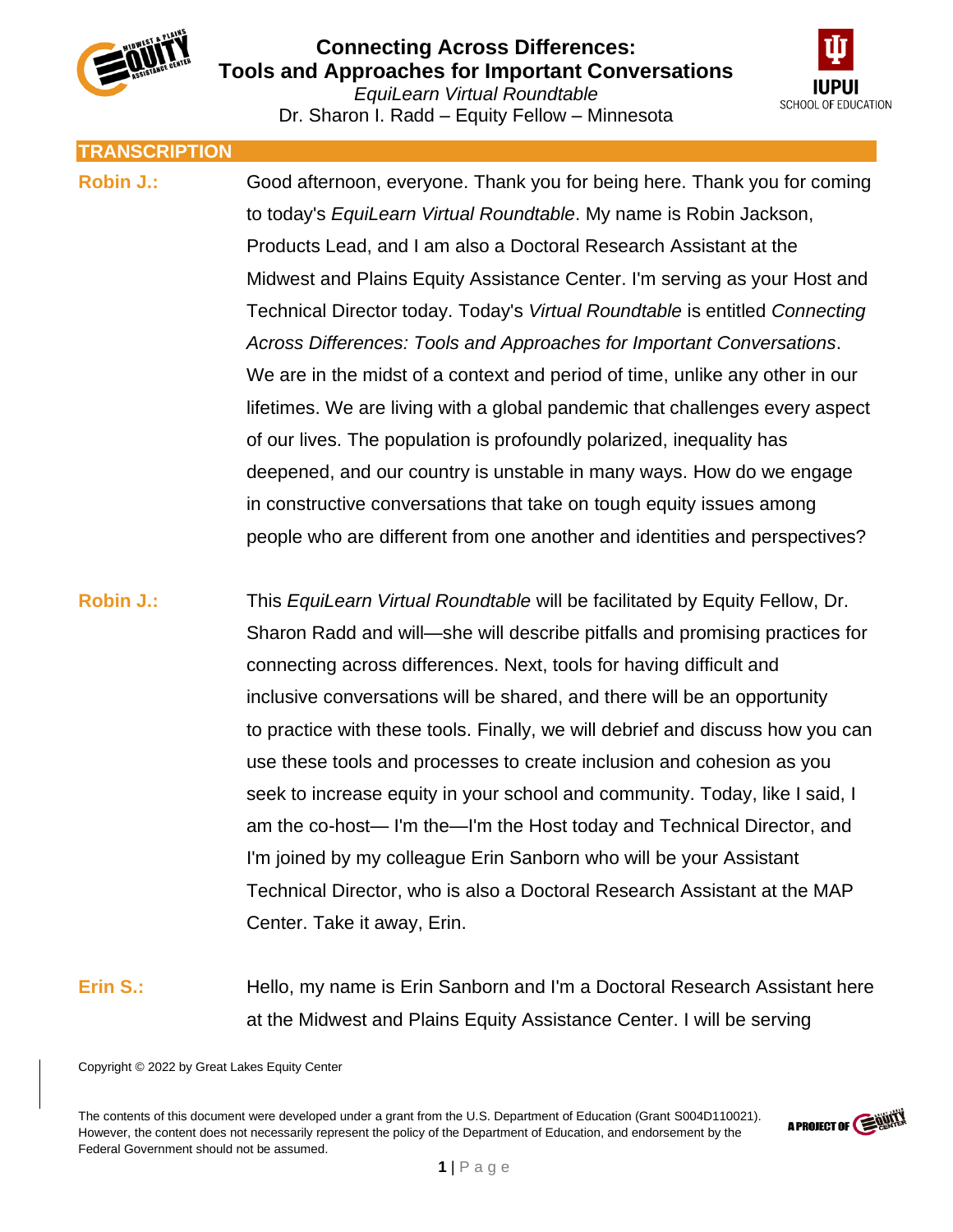

*EquiLearn Virtual Roundtable* Dr. Sharon I. Radd – Equity Fellow – Minnesota



as your Assistant Technical Director today. *EquiLearn Virtual Roundtables* are intended to be interactive. Participants are asked to interact in—interact in real time via our teleconferencing format. Also, to reduce noise, we ask that all participants mute their microphone when not speaking. Lastly, the video camera function had been turned on, thus if you have a webcam and you'd like to join, please feel free to do so by clicking the camera icon at the lower right corner of your screen. Please feel free to send me a chat message directly anytime throughout the session if you're having any kind of connectivity difficulties. Again, please don't forget to mute your microphone when you are not speaking.

- **Erin S.:** As we begin today's *Virtual Roundtable*, a note about access: please, we have all become more than familiar with working at home, so please make yourself comfortable during this time. Move about as you need to, take breaks as you need to, and we wanted to let you know that alt text is used on all slide images for the presentation.
- **Robin J.:** Thank you, Erin. One of our goals at the MAP Center is to engage participants in well-defined, content-rich technical assistance, such that knowledge and expertise are shared in a way that results in transformative systemic change, as well as personal reflection and growth. To this end, we aim to make this unique learning available on our website via recording and transcription. Additionally, sharing photos of today's conversation on our social media platforms. We encourage participants to consider this disclaimer as they share and engage today.
- **Robin J.:** During today's *Roundtable*, we align to the Four Commitments when discussing the topic. First, please stay engaged with the

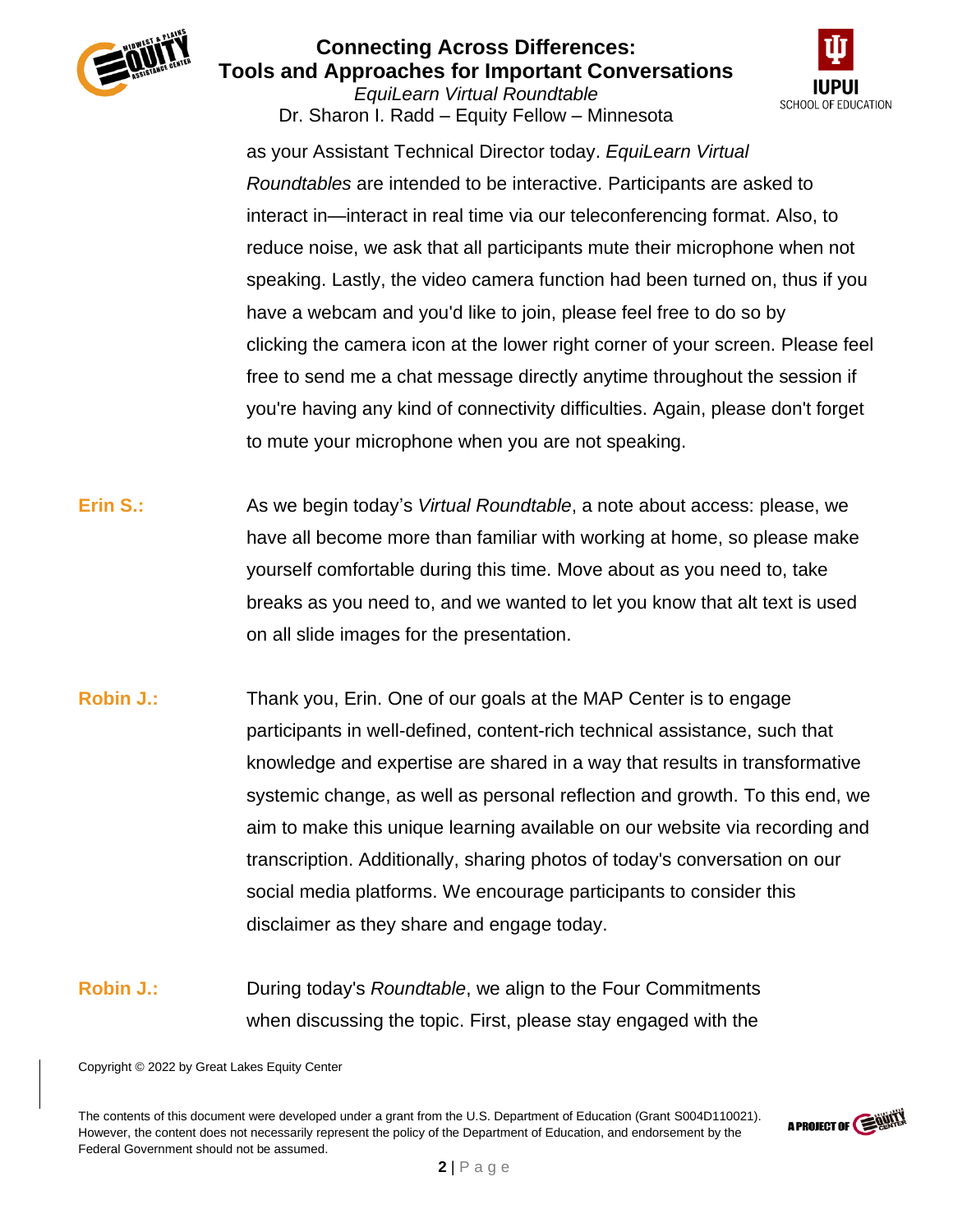

*EquiLearn Virtual Roundtable* Dr. Sharon I. Radd – Equity Fellow – Minnesota



conversation. Second, experience the discomfort you may feel. Third, speak your truth. And lastly, expect and accept non-closure. I am very pleased to introduce today's facilitator, Dr. Sharon Radd, you may call her Sharon.

- **Robin J.:** Sharon is an Associate Professor and Program Director for the M.A. Organizational Leadership Program at Saint Catherine University. She is also a Principal Consultant with Sankalpa Consulting, partnering with education, public and non-profit organizations and leaders to foster effective and inclusive leadership. Prior to her current work, Sharon was a publicschool administrator, professional development facilitator, and school social worker for 23 years. Her research centers on a unique practice of leadership that aims to advance social justice, particularly in the public and non-profit sectors. She explores this practice from the theoretical, conceptual, and empirical study of adult learning, organizational change, and discursive functioning of individuals, groups, organizations, and societies. Without further ado, welcome, Sharon. Sharon, you're muted.
- **Sharon R.:** Thank you, Robin and everyone else. Thank you for the nice introduction. And I just want to say before I get started, how proud I am and grateful to be affiliated with the MAP Center and all the great work that they do, and grateful that you're all here today and connected to the MAP Center and able to learn together through the variety of offerings that they—that they share with you. Before we get started, I want to just take a moment to have all of us just take a deep breath. And so, if you would actually plant your feet flat on the floor, if you're able, try to be sort of equal footed if you can, and feel yourself in your seat and your body in an upright position to

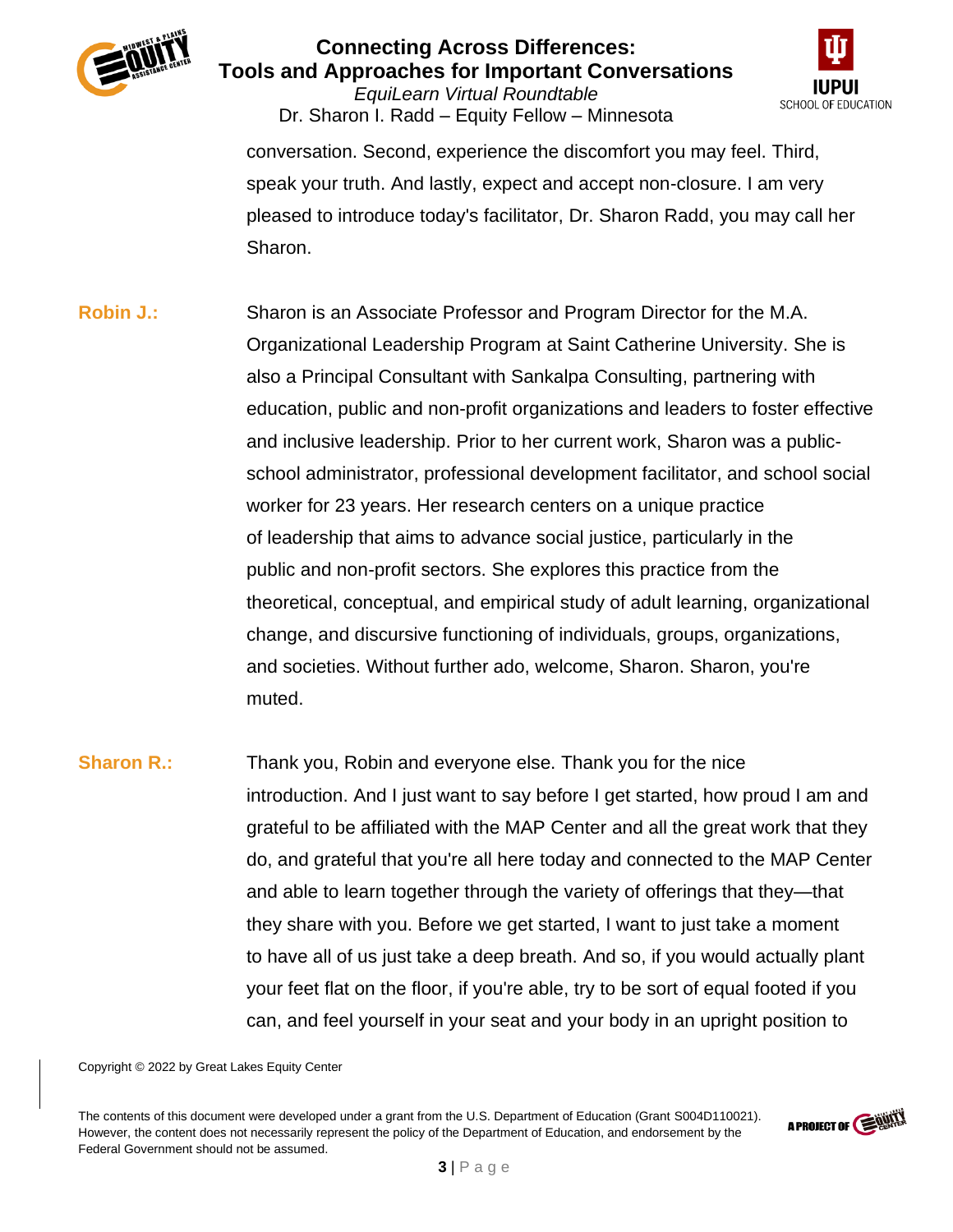

*EquiLearn Virtual Roundtable* Dr. Sharon I. Radd – Equity Fellow – Minnesota



the degree that you're able as well. Feeling your chest open to the degree that you're able. And just take a few deep, slow breaths. If you're feeling tired and you want to engage, I encourage you to count the inhale and have an equal inhale and exhale. So, inhale to the count of four and exhale to the count of four. If you're feeling kinda wired up and needing to calm down, I invite you to extend your exhale.

- **Sharon R.:** So perhaps inhaling to the count of four, and exhaling to the count of six. And let's all just take three or four deep breaths in—in the way that we need them to come into the place and space that we're in today. And with that, I'll bring your attention back to the call. I know it's an unusual thing to all sit together here on a—on a call and—and—and take time just to breathe silently together. I also clearly remember my days in K-12 and particularly when I was in administration and some days feeling like my day, I was just a turnstile of one event to the next and didn't get a chance to pause. So, I hope that you found that pause to be helpful and life-giving for you today.
- **Robin J.:** Sharon?
- **Sharon R.:** Yes?
- **Robin J.:** Would you mind going full screen with the presentation, please?
- **Sharon R.:** I'm not sure what, why it's not. Let me just stop and start again with the screen sharing. Does that solve the problem?
- **Robin J.:** No, I see your browser, not the presentation.

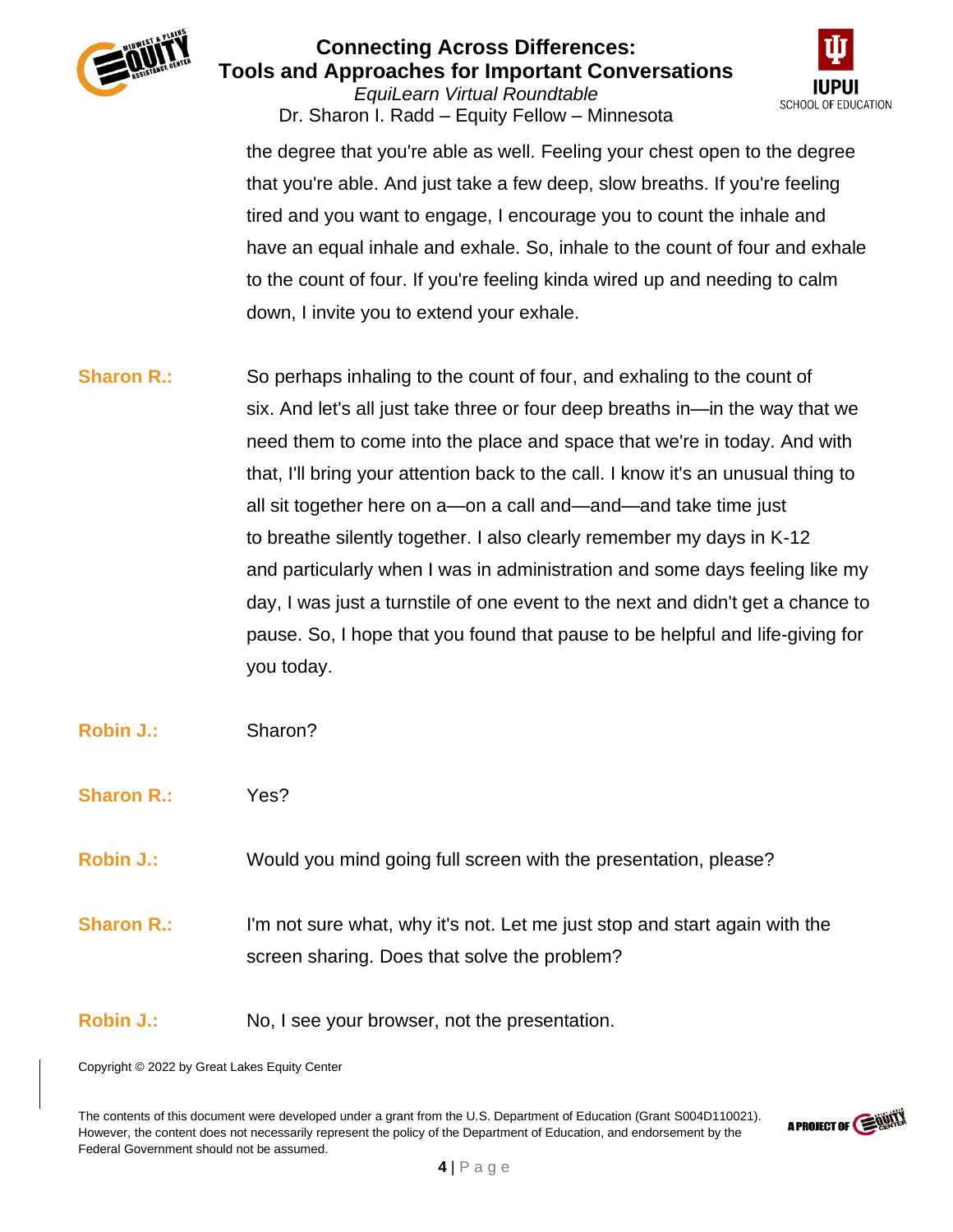

Dr. Sharon I. Radd – Equity Fellow – Minnesota



**Sharon R.:** Okay, just one more moment. I'm sorry, everyone. We did practice this before. Here we go. I think that solves it.

- **Robin J.:** Yeah. That's better.
- **Sharon R.:** Okay. Great. Okay. Thank you, Robin. So, if you would in the chat, before we get started, I'm really interested to hear why you chose this section, the session, and what you hope to gain for it. So, if you can take a few minutes to—or not even minutes, just a few seconds to think of your response to that. And if we could have you share that with me and with the other participants on the call, that would be great.
- **Sharon R.:** And Robin, I'm having some difficulty with this as well, even though we practiced this as well. And I'm not actually able to see, I see someone has responded in the chat, but it's not popping up for me.
- **Robin J.:** Yeah. I'll read a few.
- **Sharon R.:** Thank you.
- **Robin J.:** So, Ann says, "I'm always looking to gain more knowledge regarding equity and redressing conversations equity." Hillary says, "The topic is important, and I hope to gain some insight into my own role within my own district." Kate says, "I would like to learn important information to share with my parent educators. I value this information and would like to incorporate it into our mission." Flora says, "Always looking to hear more about what others are doing, that we can incorporate those ideas into the Equity

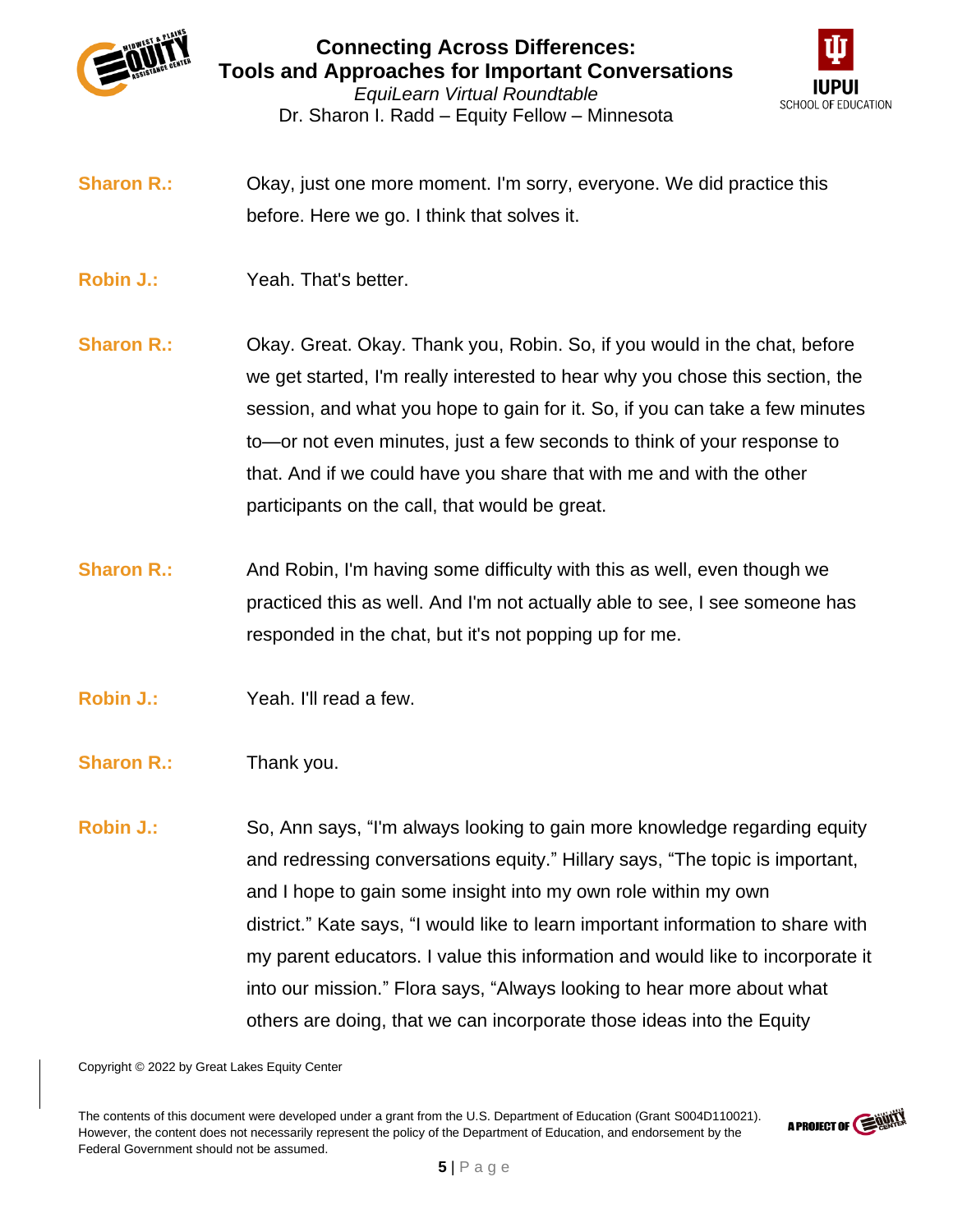

*EquiLearn Virtual Roundtable* Dr. Sharon I. Radd – Equity Fellow – Minnesota



Council. Personal knowledge and skills, gaining strategies, supporting personal and professional goals." Amy says, "Our district is leading equity work in a community that's very divided. I'm hoping to gain insights and strategies that may help to move my work forward in a productive way." So, it seems, folks are really interested in gaining something from this session that—that they can take back to their own spaces.

- **Sharon R.:** Right. And I'm hoping that you feel that we deliver on that promise. So, thank you everyone for sharing that. We're going to just, today, we're going to go quickly into some concepts, and then we're going to actually do practice. If that creates some anxiety for you, please know I'm going to give you a structure and opportunity to do it, but we're going to—we're going to put you in breakout rooms for some practice. And then we'll go ahead to a debrief and—and questions and answers.
- **Sharon R.:** So, remember that this is not a "sit and get." We're here to participate and share with one another. So in order to do that, I'm going to ask you to disconnect from your electronics to the degree that you can. I know that we're all—many of us are at home and trying to work, and we've got a lot of pressures on us today. But to the degree that you can, give yourself the gift to disconnect from your electronics but do keep your phone handy for photos.
- **Sharon R.:** Get engaged and tune-in with your whole self. And then really spend the time to contemplate and reflect as you share that you were interested in getting in touch with, really some techniques that you can use to build build relationships and—and strengthen conversations across differences. It really starts with personalizing the material, so doing that. And then taking

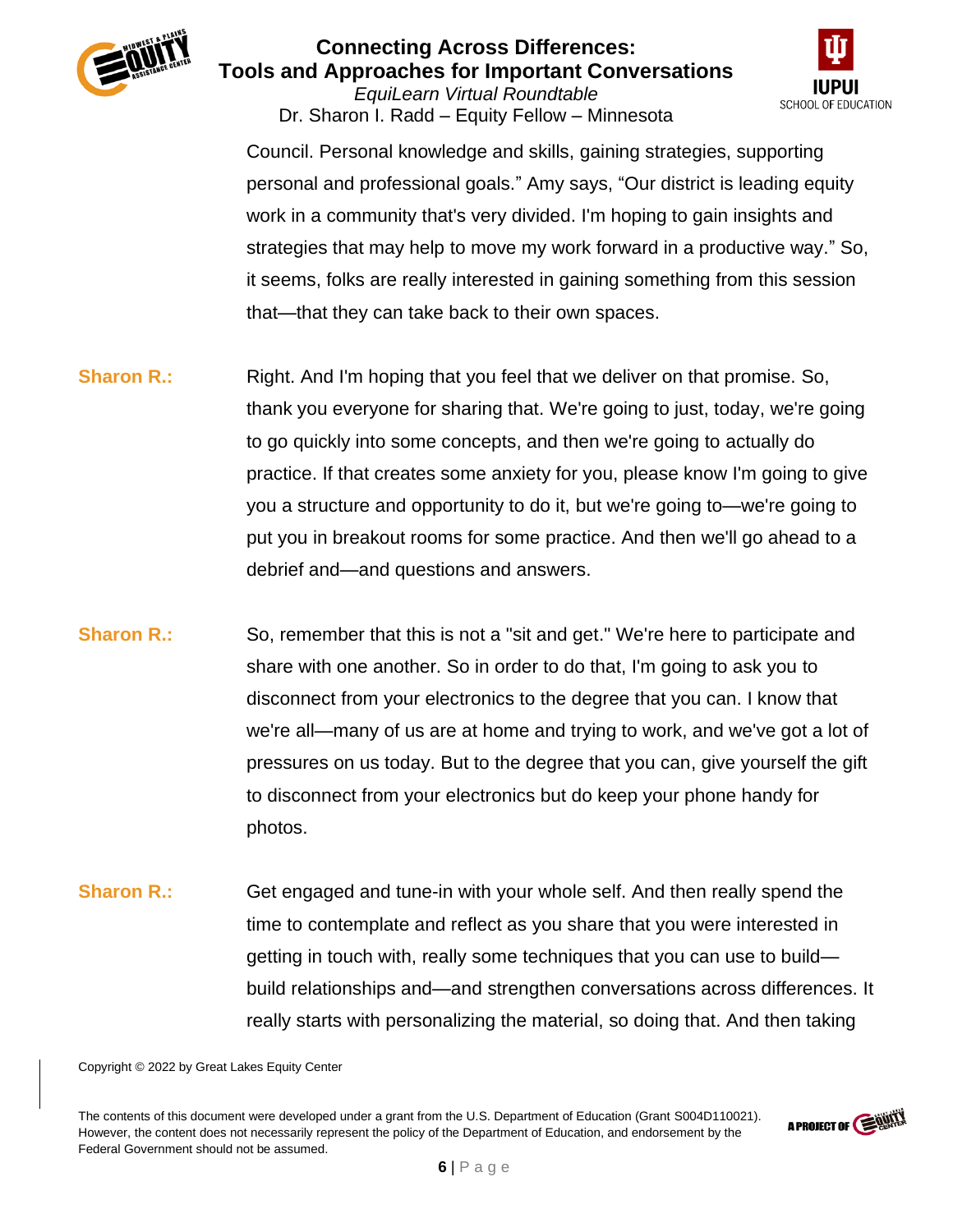

*EquiLearn Virtual Roundtable* Dr. Sharon I. Radd – Equity Fellow – Minnesota



the opportunity to build authentic connections. When we go on into the breakout rooms, you will have the opportunity to really talk with someone in an authentic manner, and we encourage you to do that.

- **Sharon R.:** So, what could possibly go wrong when we're talking about differences? And I've had the opportunity to study this topic both from an identity and cultural perspective, so across race differences and across cultural differences, and also, from sort of a more traditional perspective of thinking about just in general inter-personal conflict. And I've been able to bring some of that material together, and I want to share it with you today because there's actually a lot of pitfalls that we can encounter as we're—as we're talking across differences.
- **Sharon R.:** So, I've identified here eight categories, and I'm just going to go through these quickly. Each one could have a good amount of literature written about it. But I'm going to give you just some—some quick nuggets for you to be thinking about, about how things could go wrong for you if you were to be engaged in a conversation across differences that how—how it could quickly go wrong for you.
- **Sharon R.:** So, the first one is really about moral conviction. And I think this is particularly relevant for us as we're thinking about equity, social justice, racial justice. And what we know, and this is a researcher by the name of Skitka who is studying how our brain reacts in…particularly in relationship to moral certainty. And she's found that, Linda Skitka has found that when we have strong moral convictions, we are more likely to vote, we're more willing to volunteer, we're more politically engaged, we're more likely to get involved, right? And—but, we also can become rigid,

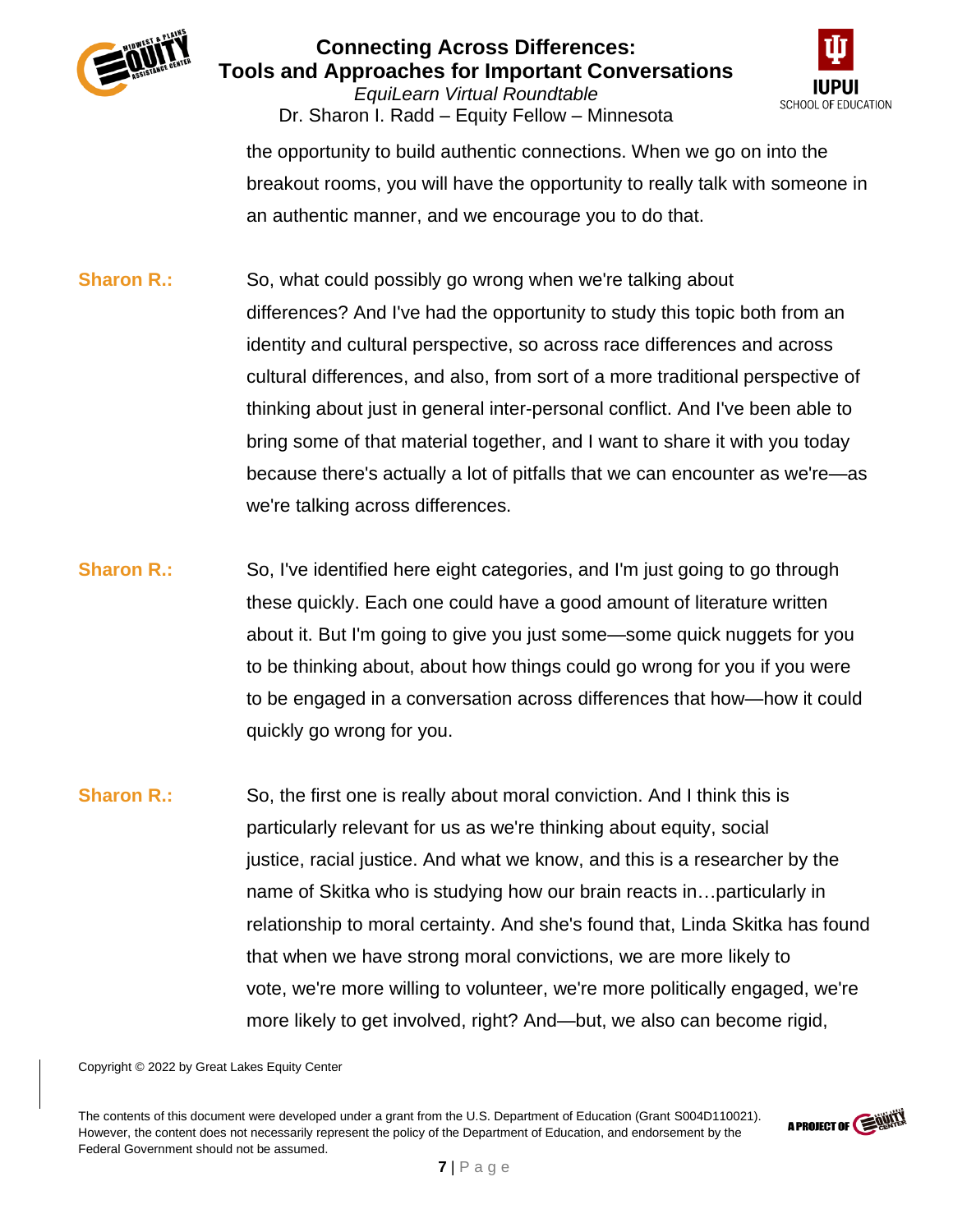

*EquiLearn Virtual Roundtable* Dr. Sharon I. Radd – Equity Fellow – Minnesota



intolerant and closed to compromise. And we also can become closed and resistant to facts that do not support our opinion. So, we start to operate in this sort of tunnel in our head when we feel that we are sort of on the right side of an issue. And we're—we're unwilling really to kind of consider any information that would conflict with our position on that.

**Sharon R.:** The second way that things can start to go wrong is when we fail to distinguish between different types of information. So, I've got a list here of some ways that we confuse information, and I'm going to start by talking about the difference between thoughts and feelings. I think in the United States, the dominant narrative is that feelings are something that are irrational, that we should not pay attention to, that they're not professional, they don't belong in the workplace, that we need to control our feelings. And so, we don't really often have a lot of tools for even identifying our feelings, or how they might be driving our thoughts or our behaviors, and then we have a tendency to—to confuse our thoughts with our feelings. And so really distinguishing those apart, right? We can have a reaction to something, "I feel uncomfortable about that," etc. And to get clear about what our cognition is about that, what do we think? And see both the connections and the differences between those two things.

**Sharon R.:** Another way that we confuse types of information is that we confuse facts with opinions. And this happens so often, and we so often hear and perhaps we do it ourselves, we state opinions as if they're facts. You hear things like, well, "Anyone can see that," right? Or "of course it is—it is such and such." And I'll—I'll just give this really kind of basic example of a distinction.

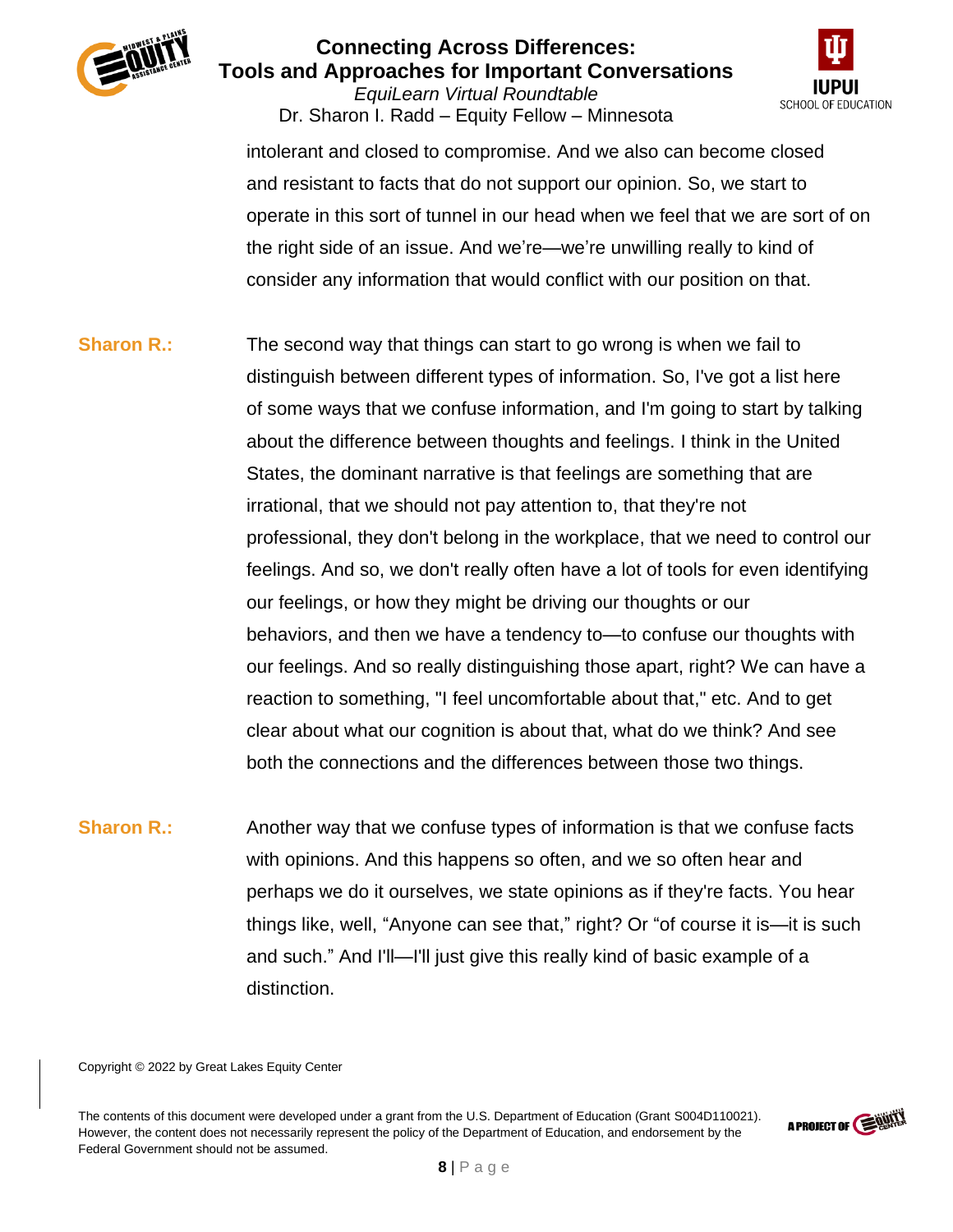

*EquiLearn Virtual Roundtable* Dr. Sharon I. Radd – Equity Fellow – Minnesota



**Sharon R.:** If you walk into a classroom, for example, and it has—it has, you know, it— it has chairs such that they fill up the whole classroom, right? That there's really not much room to move around that classroom. Your opinion and your conclusion about that maybe that it's crowded. The fact is that there are X number of chairs in the room, and depending upon your perspective and your experiences and the sorts of things that you've had access to and not had access to in the past, you make and make a judgment about whether or not that room is crowded or if there's, you know, you may be focusing instead on whether or not there's enough furniture in the room. And so, this—this tendency that we have to confuse facts with opinions can really get in our way when we're talking across differences. And it helps us if we can clarify between the two.

- **Sharon R:** The next is something that we've seen quite a lot of lately, the confusion of fact or I'm sorry, with the truth with fiction. And, you know, there has been this saying, particularly it's even become more prominent in last year and a half that if you repeat it enough, maybe people will start to believe that it's true. But we have gotten into a space, particularly right now and in our time and in our—in the dominant in the—in the mass media where there's, there has been a lot of confusion over what's truth and what's fiction. And a lack of will often to sort of sort through the two, and often presenting fiction as if it's fact. But at the same time, when we want to connect effectively across differences, we really have to be discerning the difference between truth and fiction.
- **Sharon R:** And the last type, the distinction between types of information that I want to make is the distinction between our personal experience and our trend data. And my coauthors and I wrote about this in the book *Five Practices for*

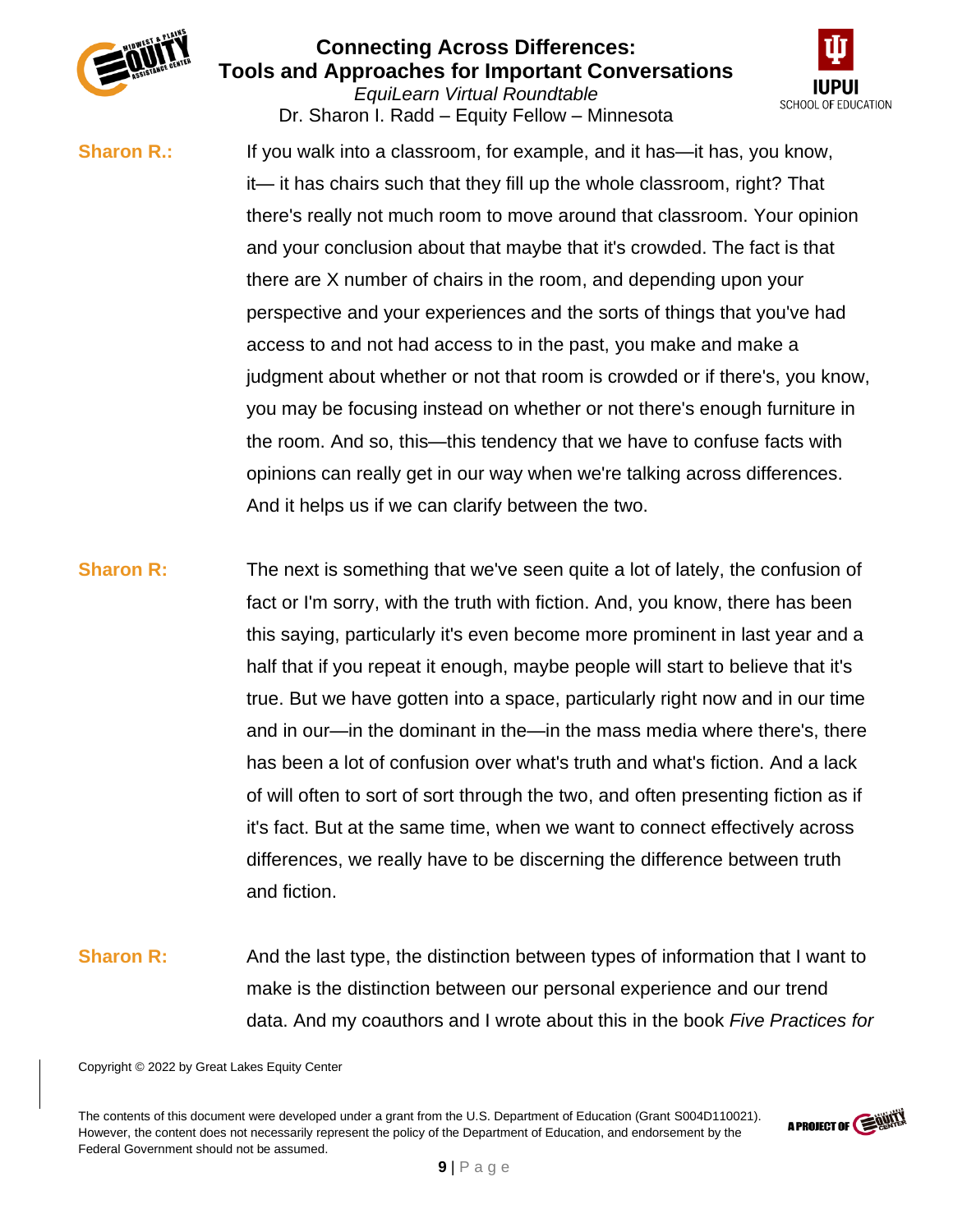

*EquiLearn Virtual Roundtable* Dr. Sharon I. Radd – Equity Fellow – Minnesota



*Equity Focused School Leadership*, but how often, when we have a personal experience that may, if that can—contradicts trend data, we tend—we have a tendency to negate the trend data. So, by trend data, I mean, you know, sort of the—the mass statistics. For example, the idea that we know on nearly, if not all, measures of social well-being, that white people fare better than people of Color, and that is the manifestation of racism. So, if we know that trend data, if we know that overwhelmingly white people tend to have higher rates of home ownership, or they tend to have higher income and higher levels of wealth, that—that trend data is, is hard fact, right, and—and data. But we may have people who have personal experiences that contradict that data. So perhaps in a pair of cross-racial people, the person of Color might have a personal income or personal wealth that is greater than the white person. And that also is true in that circumstance.

- **Sharon R.:** We often confuse these two things. We often can confuse personal experience with trend data. And what's important to realize, in this situation, is that both can be true, and neither negates the other. So that if a personal experience contradicts the trend data, both are still true, right? But the personal experience doesn't negate the trend data and the trend data doesn't negate that individual's personal experience. The important thing to realize about all of these distinctions between types of information is that each form of information has a value in our life, even truth and fiction. They all have values in our life, but we need to see each for what they are, and not represent one as if it's the other.
- **Sharon R.:** The next sort of pitfall or thing that could go wrong, I want to just speak to briefly, is unclear purpose. Often, we lose sight of why we entered a

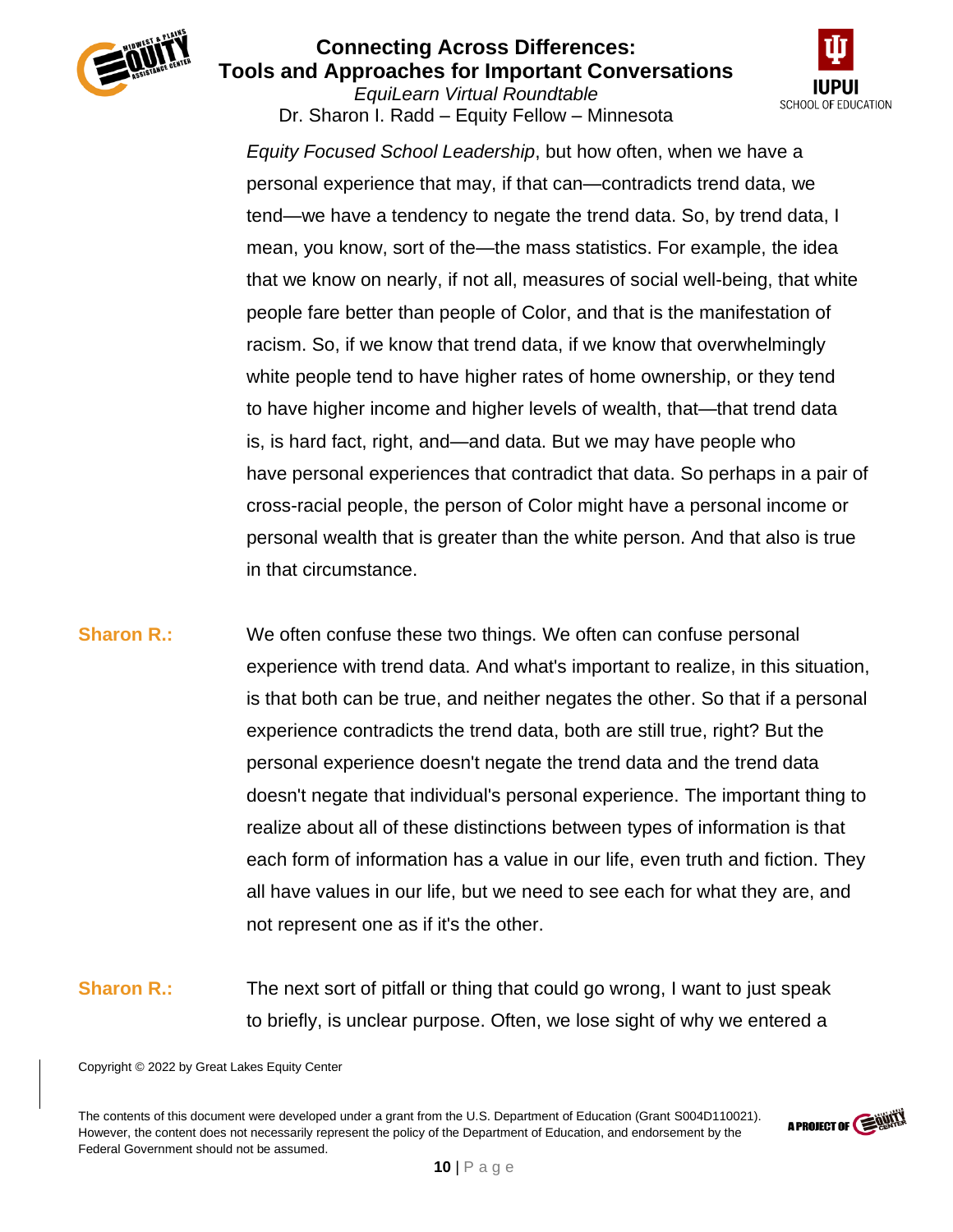

*EquiLearn Virtual Roundtable* Dr. Sharon I. Radd – Equity Fellow – Minnesota



conversation, if we ever really thought about it at all. And in that way, we can really quite easily get hooked in having a disagreement. And then in trying to prove our rightness, and we lose sight of what we were attempting to do. And I'm going to come back to that idea about proving our rightness in just a moment. Actually, I'm just going to skip to that. It's in the middle of —of the next line, but this need to be right. Researchers, in particular neuroscientists, have found that our brain reacts to feeling like someone is trying to prove us wrong. So, in other words, if we perceive that somebody is trying to prove— prove us wrong, or if they're trying to prove themselves right in a way that implies that we are wrong, that our brain reacts to that in the same way as if we were feeling physical pain.

- **Sharon R.:** So, we have a high level of reactivity to an attachment to being right. And we can actually feel the—a need to protect ourselves from pain if we feel that somebody is trying to prove us wrong, or to prove themselves right and prove ourselves wrong—prove us wrong in the process. So that is part of why the unclear purpose, we easily get hooked into this, proving our need to be right, or proving our rightness, right?
- **Sharon R.:** I'm now going to talk about, go back to this other box to talk about race. This idea that race is in everything, and it's highly contested and it's laced with power differentials. We know from Critical Race Theory that white people tend not to see race, not to acknowledge race and not not to want to acknowledge the significance of race. And yet, we are a highly racialized society in the United States. And we come to a situation from our racialized perspective. And if we have not, particularly for white people, we've not taken the time to really think through how our lens influences the way we see things, then we'll have a tendency to negate

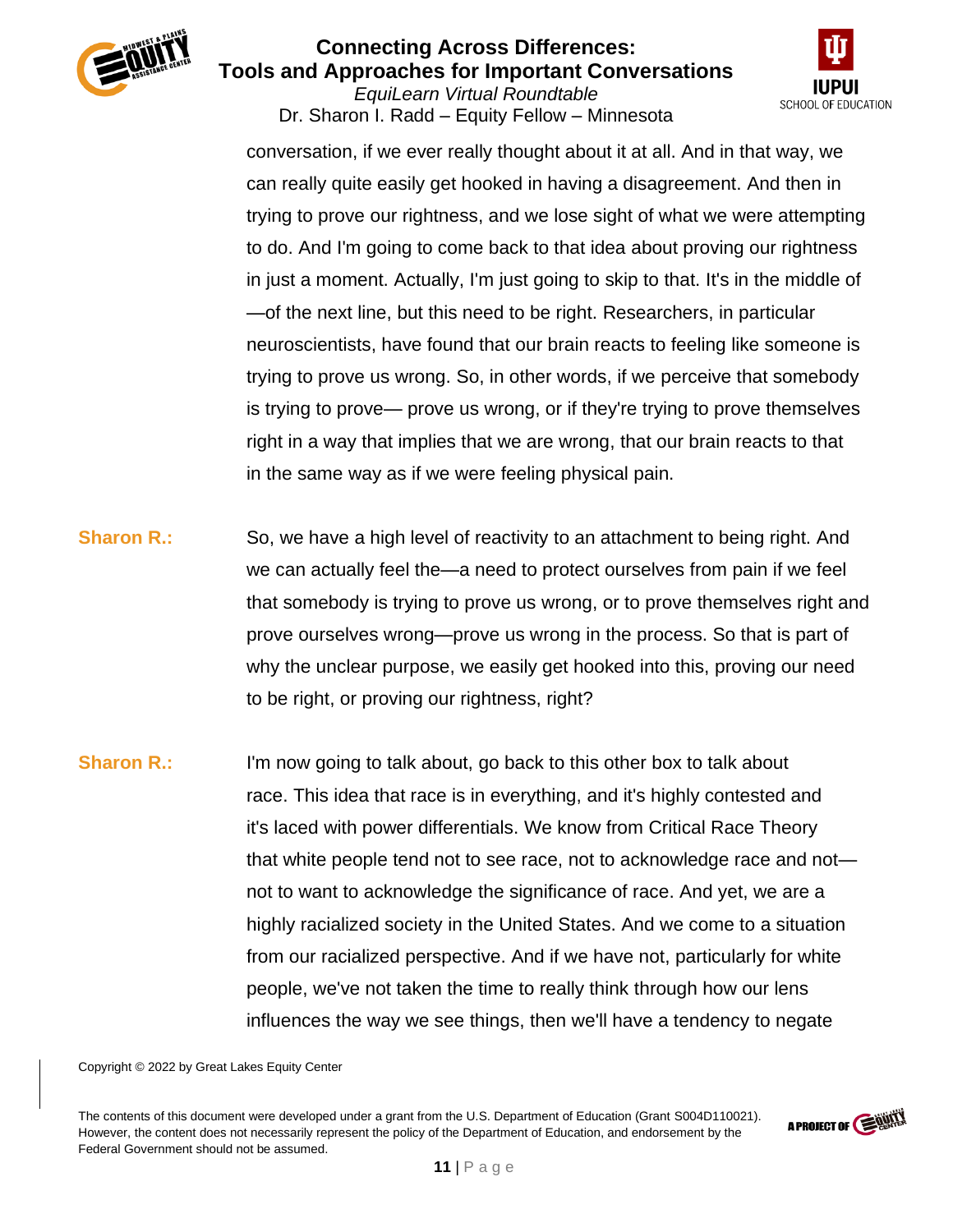

### **Connecting Across Differences: Tools and Approaches for Important Conversations** *EquiLearn Virtual Roundtable*

Dr. Sharon I. Radd – Equity Fellow – Minnesota



other viewpoints. And I'm particularly speaking to white folks like me who are on the call right now to really examine our own struggle to talk about race, and as well as our—the privilege that we experience. Because our existence and our privilege has been rooted in denying that racism exists, and that we benefit from it. So, when whites do talk about race and racism accurately, other whites may censor them for not being "good whites."

# **Sharon R.:** That's—that's another way that this can be a pitfall. But in particular, when you're having a cross-racial conversation, when—when—when whites are particularly seen from their own perspective, right? And not able to see the perspective of a person of Color not agreeing with it that may— and in fact, often denying that, which the research shows us this is often what happens, that can really become a pitfall. So really thinking about the role and presence of whiteness and race in any conversation, and thinking about the perspective from which we come. If we're coming from a privileged identity, and conversations with someone who has a marginalized identity in that same— in that same identity category, then we really, particularly for coming from a privileged identity, we really need to be thinking about listening and seeking to understand because it's—it's quite likely based upon our—our experiences of privilege and our—our neuropsychology that we're more likely to want to prove, again, our rightness in that situation, which would really negate an opportunity to learn about—more and increase our racial consciousness.

**Sharon R.:** All right, now I'm going to go to that box on the end of the second row, which is about confusing cognitive conflict with affect or interpersonal conflict. And this comes out of Michael Roberto's work and his study of leaders in a book that he wrote titled *Why Great Leaders Don't Take Yes* 

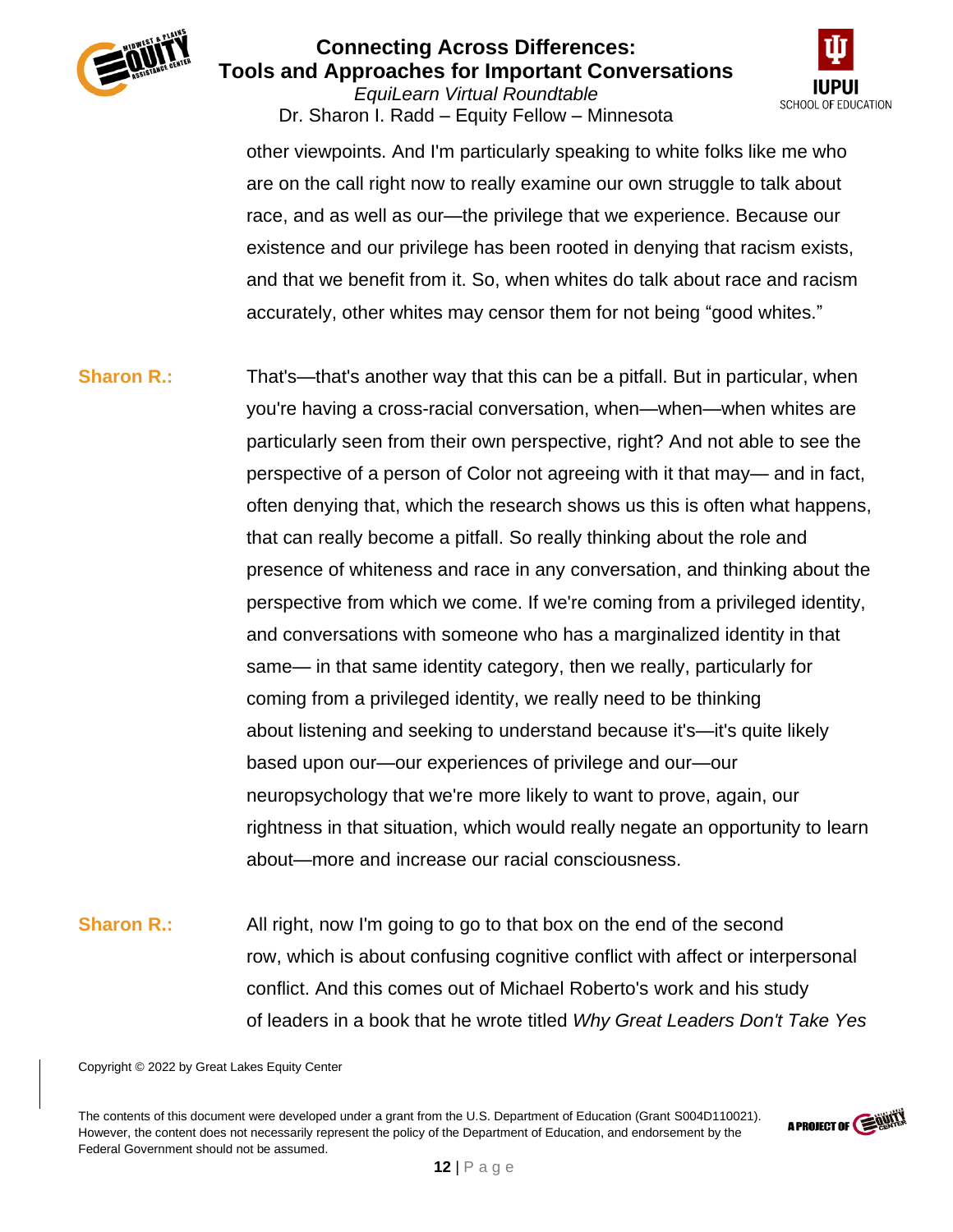

*EquiLearn Virtual Roundtable* Dr. Sharon I. Radd – Equity Fellow – Minnesota



*for an Answer*. It's a fabulous book. He makes the distinction—he makes he speaks to the value of conflict, how important conflict is for highfunctioning organizations, and in particular, for really high-quality decisions. But he makes the distinction between cognitive conflict, which has different viewpoints and ways of seeing things and perspectives, and affective or interpersonal conflict.

**Sharon R.:** So, if we think about interpersonal conflict, as the stakes are being high, the stakes are high, there's high emotion and it feels like it's personal, it's potentially— potentially like an indictment of ourselves or something that we may have done, that's when we fallen into interpersonal conflict. We often, when we're having cognitive conflict, we see things differently. We have a tendency as human beings to fall into this belief that we're actually experiencing interpersonal conflict. Organizations in the United States in general, have not really developed what I would call conflict competence: the ability to surface multiple perspectives, and then engage with those multiple perspectives in order to understand a problem, and to design a solution to that problem, collaboratively. And that stems from sort of the tendency in the United States to have more hierarchically-run organizations, and so we've had this difficulty with not developing conflict—conflict competence in our organizations, and therefore, quickly concluding that any cognitive conflict is interpersonal conflict. But we want to continue to try to distinguish between the two, and recognize the value of seeing things from different perspectives.

**Sharon R.:** The last two items here are really pretty quick. The first is that we make autobiographical assumptions all the time. This idea that we don't see the world as it is, we see the world as we are. And so we have this tendency,

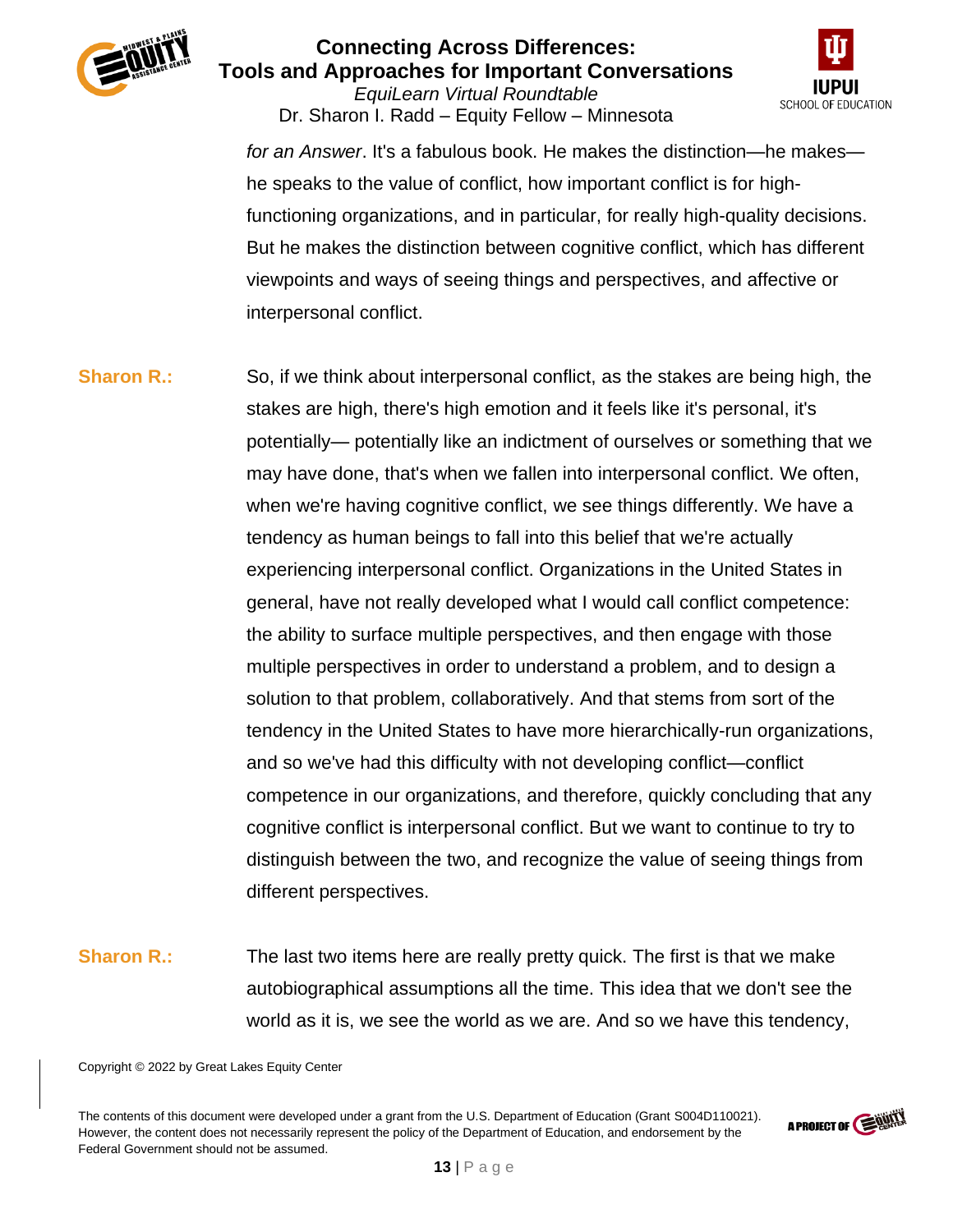

*EquiLearn Virtual Roundtable* Dr. Sharon I. Radd – Equity Fellow – Minnesota



very quickly, to make an assumption that something is going to go the way that we think it should go because that's how we're informed from our experience, and we don't listen carefully to really sort of what actually happened.

- **Sharon R.:** And the last item here, something that the marketing profession has learned very well, is that facts are not the most important thing in how we make sense of situations. This is a sad realization for many people when we realize this, and particularly when we're doing equity work, we think, "why can't we just present the facts, and that will help everybody to know what's really going on here better." But what we know instead is that both our autobiographical assumptions, stories, and emotions are all really quite compelling and they—they highly influence how we see things. And so, and they stick with us better and longer than facts, and then in that way they have a tendency to inform how we see things, our perspectives, and our opinions. So rather than taking in facts, we are compelled to see a situation and perspectives from— from a more emotional or anecdotal standpoint. This especially becomes true when we start to talk about race.
- **Sharon R.:** So with all of that, I know that was a big information download. I'm glad this is being recorded so you can come back and re-listen to those things again if you have an interest to. It's time for us to practice. And so, as we start to practice, I'm going to put you into pairs and I actually need to check with Robin or Erin to see if I should do that or if you should— if you can do that. But it's going to be a random sort. You're going to go into pairs. Don't drop off the call. This is actually going to be really comfortable and engaging conversation for you, but I want to give you some tips that— that will be helpful for you as you do this.

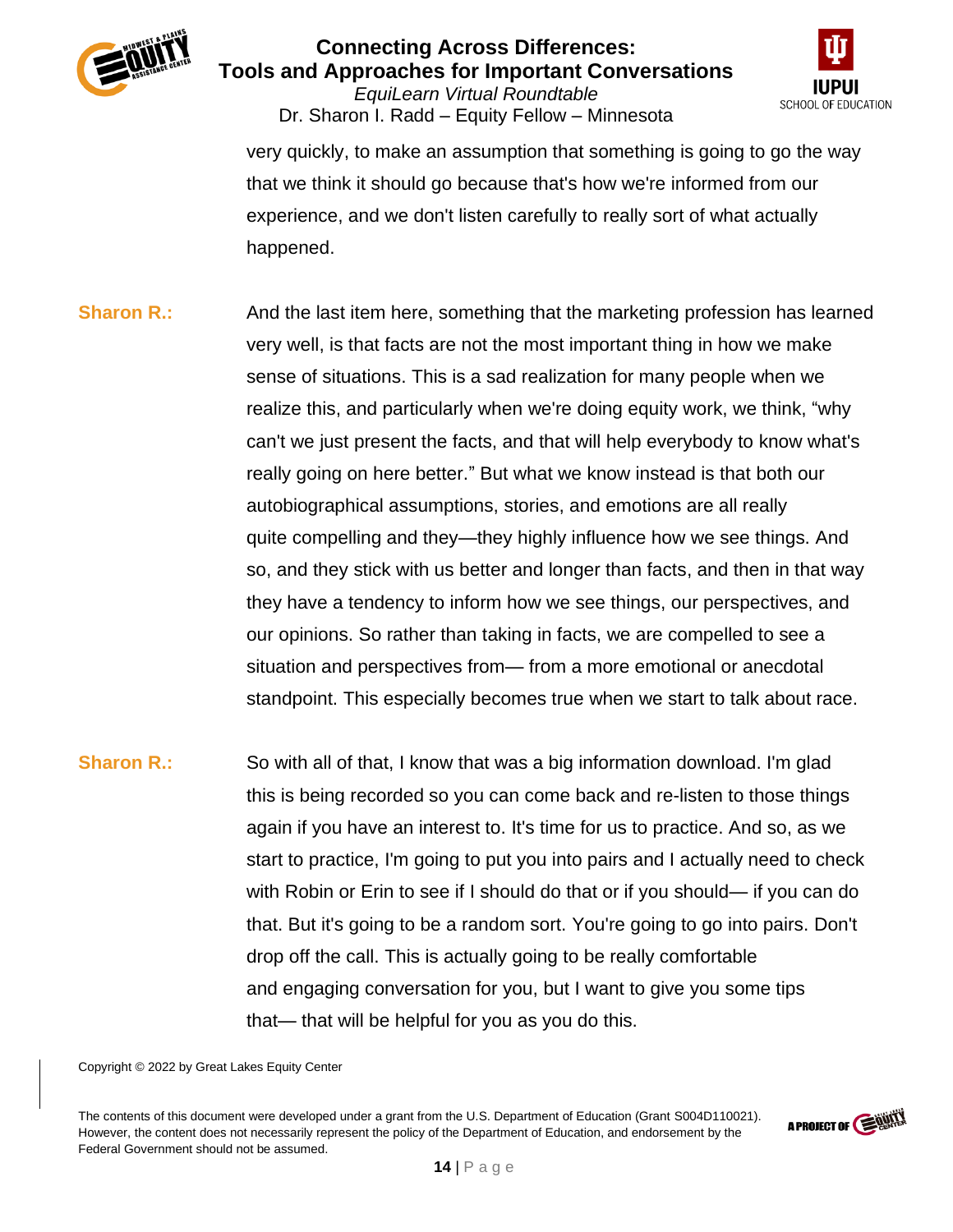



**Sharon R.:** So...if when you're in the role of listener here, first of all, remember your goal, remember we talked about when we lacked clarity of purpose, your goal here is to connect and to learn. So listen carefully to the other person curiously and actively. Think about taking a risk to ask a probing question, to go deeper. Focus on understanding the other person's perspective and what they're trying to tell you. Go deeper than usual. Often—I'm up in Minneapolis and you've probably heard recently with the attention on this idea of "Minnesota nice," which is actually about keeping things polite and on the surface, but— and friendly but not really going deep, but really think about going deeper and finding out what really matters. And then don't be afraid to follow up on comments or mentions of something that might seem like it's hard. If somebody brings it up, they've put it on the table, and they may be interested in commenting about it further.

- **Sharon R.:** When you're in the role of speaker, remember your goal is to share your story and your perspective without trying to convince the other person. Then, step into trust. Think about opening up a little bit more than you might otherwise do so. Taking risks and expressing what really matters to you. Try to understand yourself better, and in doing so, you can also help the other person understand you. And then last, don't be afraid to go deeper than normal. If it's close to your story, your heart, or your head, consider sharing information.
- **Sharon R.:** So, you might be wondering, "what are we going to be talking about?" I'm going get to that in just a moment, but I want to share…actually I'm going to go back one second. I'm just going to give you an opportunity to take a photo of this slide if you wanted to do that with your phone, 'cause this has

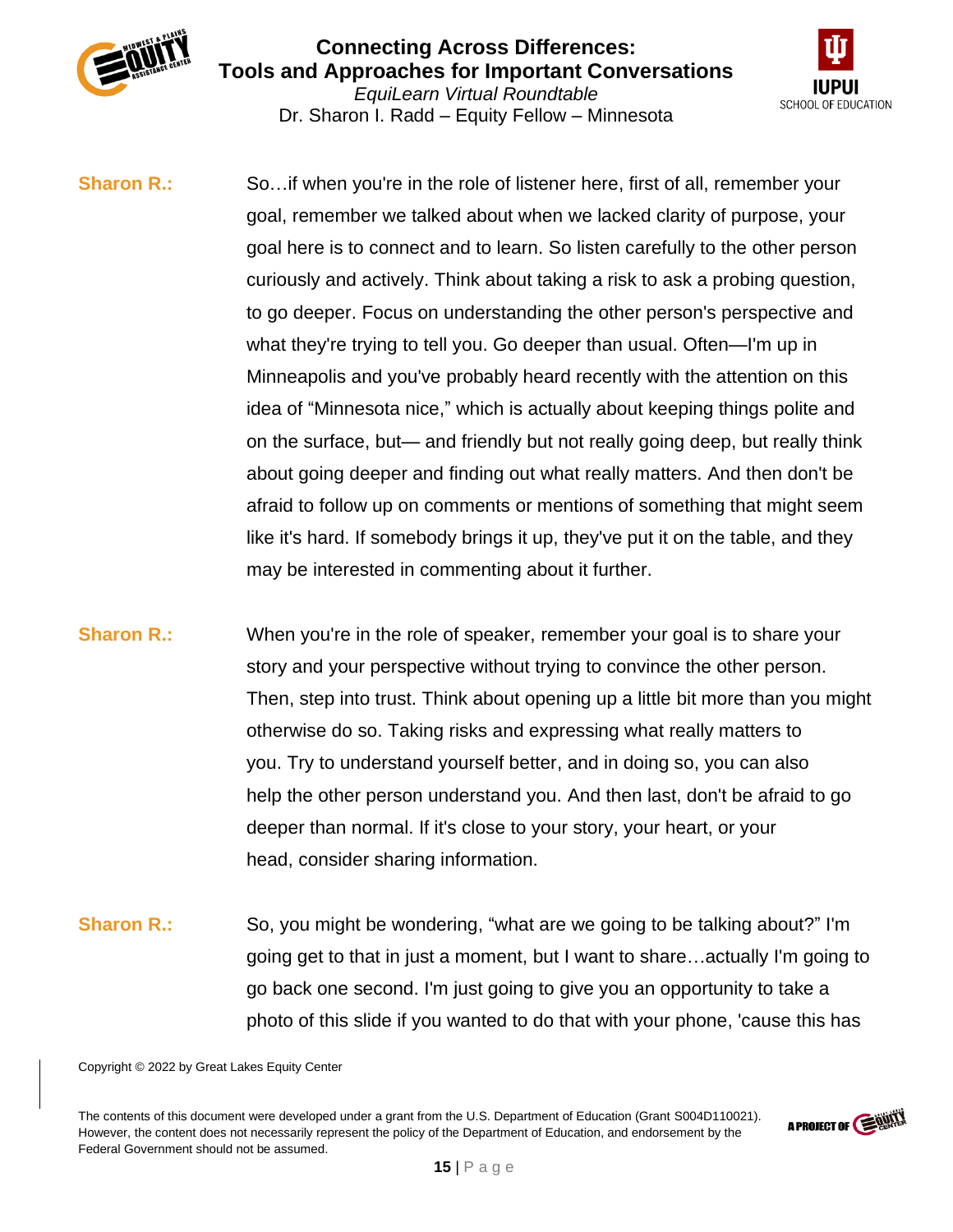

*EquiLearn Virtual Roundtable* Dr. Sharon I. Radd – Equity Fellow – Minnesota



a lot of information on it. And I can see Robert and Tracy, and watching their timing, both of them. Tracy, Robert was right on it, and Tracy had to pick up her camera, and I can see they've got their photos. So, I'm going to go on to the next slide now and encourage you to take a photo of this slide as well. So, these are inquiry questions. When you're in the listener role, or when you're thinking about having a conversation with someone across differences, you can use these inquiry questions as prompts.

**Sharon R.:** At first, they may feel uncomfortable to you, but I really encourage you in this particular dialogue to if— when you're in the role of listening, and you're going to be asking a probe, to actually to try to ask your question with one of these questions, alright? So, try to probe with the other person by using one of these questions. It feels really awkward at first, and I'm not going to deny that. But you'll—if—if you do discipline yourself to use one of these, and challenge yourself to use probe…these prompts to ask a question, you'll see the difference in the quality of the conversation that you have, and the information that you can learn from the other person by kind of sticking to an inquiry question of this sort. So hopefully you all got a chance to take a photo of this slide as well. And then here's what we're going to do and the pairs. The first round, what you're going to do, there's four rounds here and again, take a picture of this because you'll need this slide more than any of them when you get into your pairs.

**Sharon R.:** The first round is you're going to get into your pairs and each person will introduce themselves. And I want to encourage you to introduce yourself not so much about the role that you play professionally, but your name, where you're located, and think about what aspects of your identity you can share with one another. So for me, I often share my name, I am

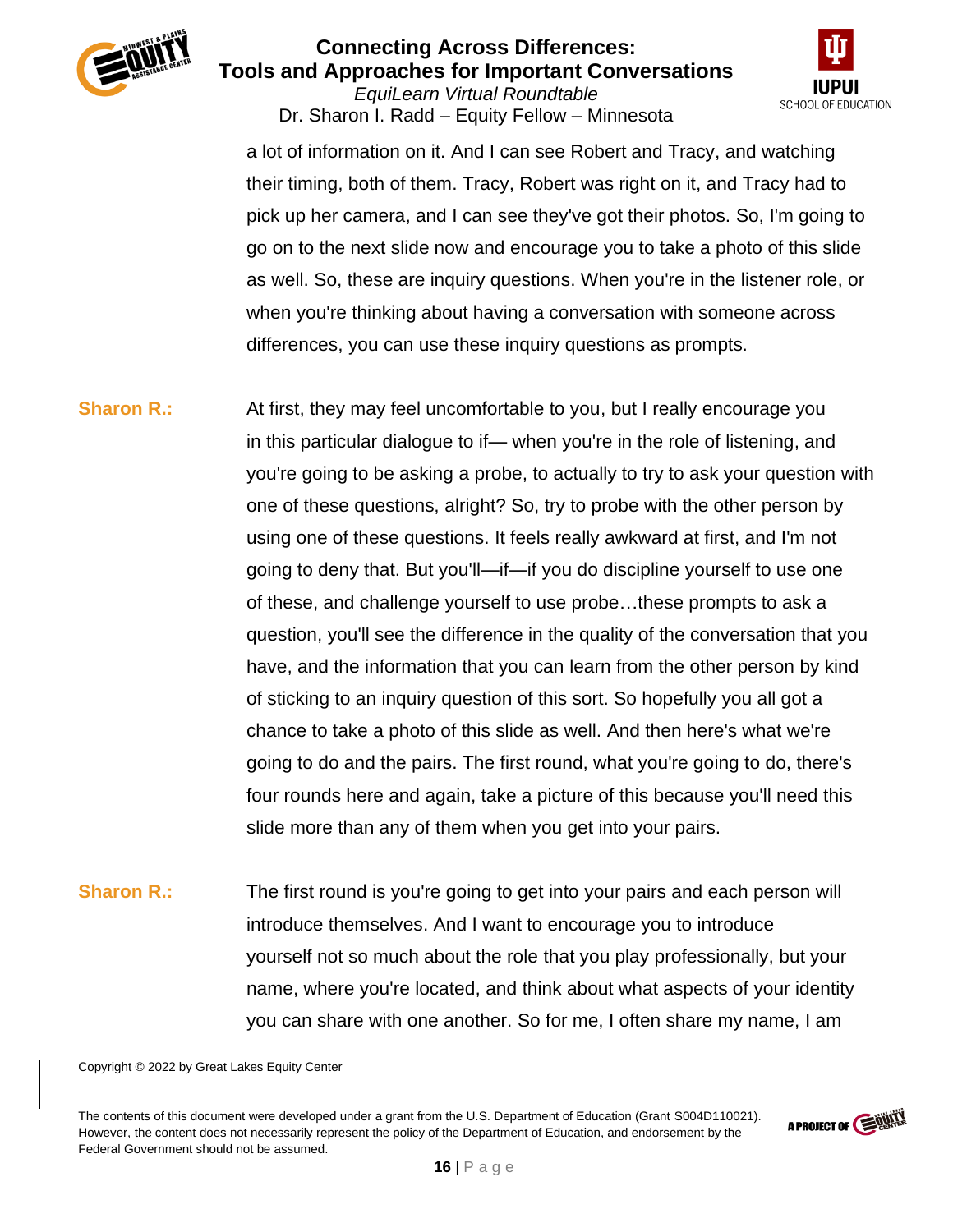

*EquiLearn Virtual Roundtable* Dr. Sharon I. Radd – Equity Fellow – Minnesota



here in Minneapolis, and identify female, and I use she her pronouns, and it's really important for me when I'm introducing myself that I identify myself as a white female. And I think that's an important aspect of my identity and how I see things. So think about as you're introducing yourself, what aspects of your identity you might share with the other person.

- **Sharon R.:** And then you're going to decide who's going to speak first, who's going to be the first listener, and how you're going to keep time. And I encourage that somebody just agree to, on your phone, set the timer for these time limits. Then you're going to go into your sharing. And the first speaker is going to share what's hardest for you in conversing across differences, focusing on yourself and what you think and feel.
- **Sharon R.:** And the listener is just going to ask questions. So that whole first— first round is going to be focused on the speaker number one. And again, when you're in the listener role, I want to really want to encourage you to use those inquiry questions, prompts, and to avoid commenting, or asking, or doing what we call "autobiographical listening." Which is when you say, "Oh, that's just like the time when I.." or "oh I've had that experience when I..." right? But actually, seek to learn more about the other person rather than sharing your own perspective at this point.
- **Sharon R.:** Then you're going to switch roles and then we're going to go into round four and you're just going to exchange your reactions to this process, then returning to the larger group. So, what I'm going to ask is that we're going to, we're going to try to shorten this so that it is 15 minutes in length. So, your introductions are actually going to be more like two minutes, each

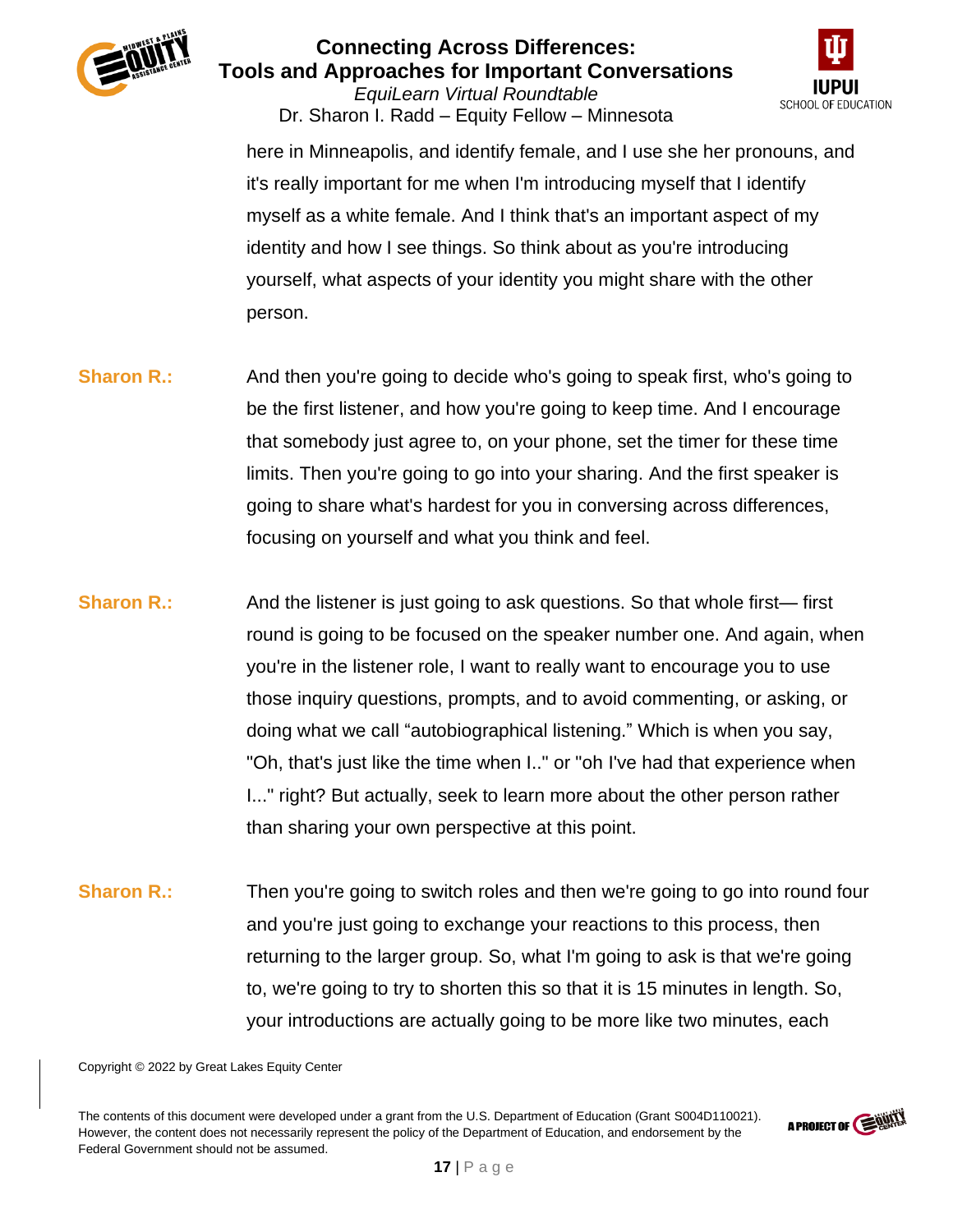





round is going to be like four minutes, and your debrief and round four is going to be three minutes. Alright? And then we'll bring you back into the large group and we'll debrief the experience.

**Sharon R.:** So people should be populating back in here, and you all can respond to these questions as you're coming back.

- **Robin J.:** And feel free, everyone, to either type your responses or reflections in the chat, or you can unmute your microphone and share them verbally.
- **Chris B.:** Hi everyone. My name is Chris. I would just like to say— and I'm going to say Dr. Flora, because I know she said her last name, but I don't wanna—I don't wanna say it wrong. But yeah, it was just the—when I left from speaking with her, as you probably saw, all I could say it was "wow," because, you know, being a Black male trying to— trying to have conversations about race, um I mean, I've—I've lived it all my life. So the way that I navigate having conversations, and I'm assuming this, probably is a little different than maybe some of my some of my white counterparts. Specifically in what I— what I learned from talking with Dr. Flora is, even even understanding and being conscious that there's a difference between my white male counterparts, versus my white female counterparts.
- **Chris B.:** Because what I've just learned from her is that, you know, she's—she's running up against a lot of opposition in trying to do a lot of equity work. And it was—it was interesting because before she even said it, when she told me who she was having conversations with, and what she was trying to do, I immediately thought, "wow, she's going to run into some, some serious opposition." And I was thinking because she was female. And she—

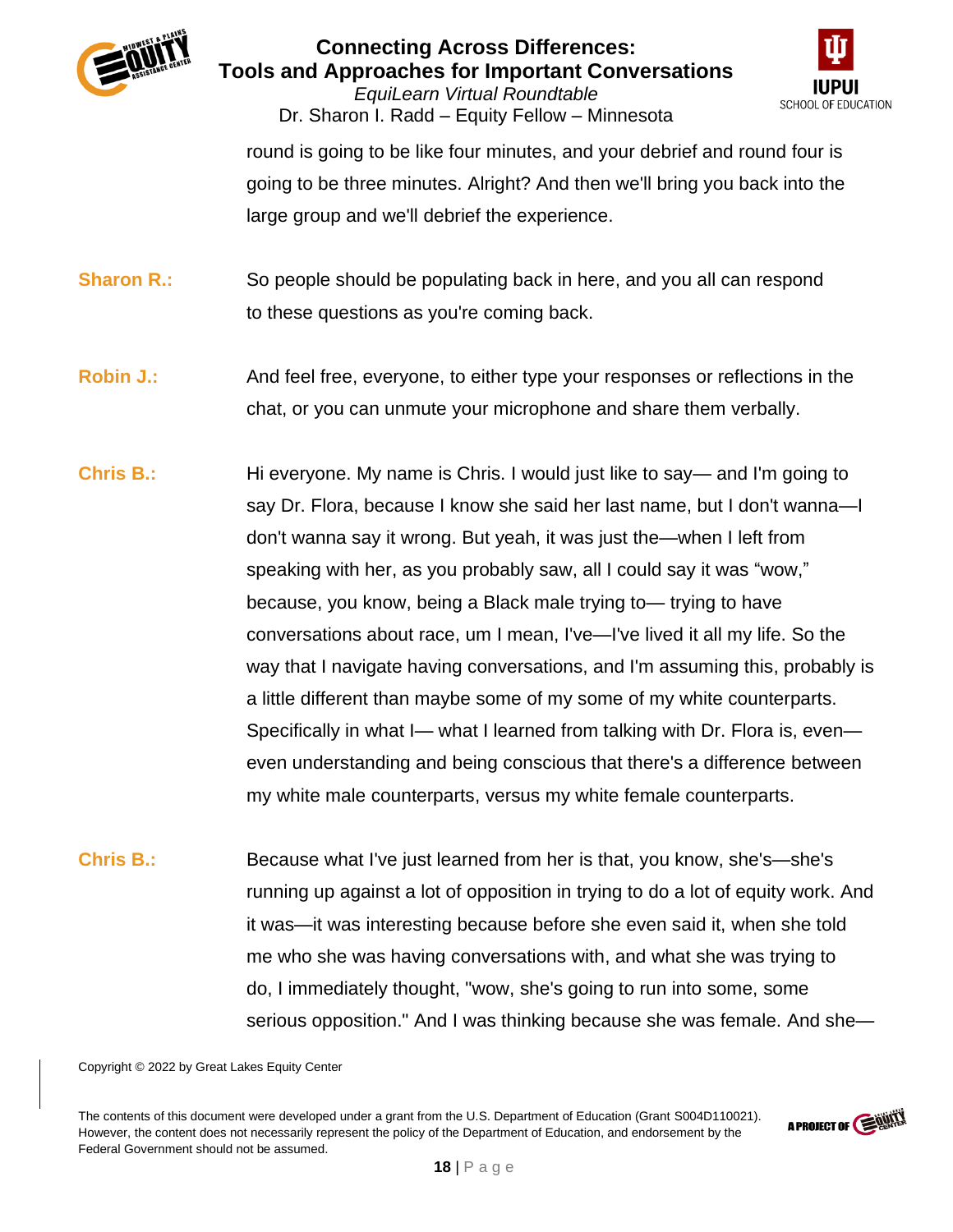

*EquiLearn Virtual Roundtable* Dr. Sharon I. Radd – Equity Fellow – Minnesota



she validated that with some things that she said. So, I kinda look at the way that I have to approach many conversations very much the same as the way she might have to go at conversations as well. So it was a validating conversation, and I truly appreciated it.

- **Sharon R.:** Thank you.
- **Robin J.:** We have some other commentary in the chat. Let's see where to start. Kate says, "It's so nice to talk with someone else who has endured similar experiences." Tracy says she "really appreciated the opportunity here to commiserate." Robert says, "It was a smooth transition to getting to know someone in a short amount of time." Dr. Flora, "You were great Chris." So, the feeling was mutual. Anne says, "Having inquiry-based questions help me listen to— learn—to learn, versus listening to agree or disagree." So yeah, great, great exercise in a short amount of time that we had, Sharon.
- **Sharon R.:** So, I want to just check into...with anybody to see if—if anybody had the experience of where you were struggling with…and maybe both of you have the same perspective on something, but talking about how—how difficult and quickly challenging it can be to be in conversation with someone who has a difficult…or a different perspective. Did anybody—I can see a lot of you, and thank you for having your cameras on, did anybody have that as part of your conversation? That often—often comes up. Thank you, Robert. In this—in this situation. And—and one of the things I want you to think about, and I'm going to go to the next slide here.
- **Sharon R.:** One of the things I want you to think about is those ideas of how we can, you know, our own moral conviction, our own need to influence and

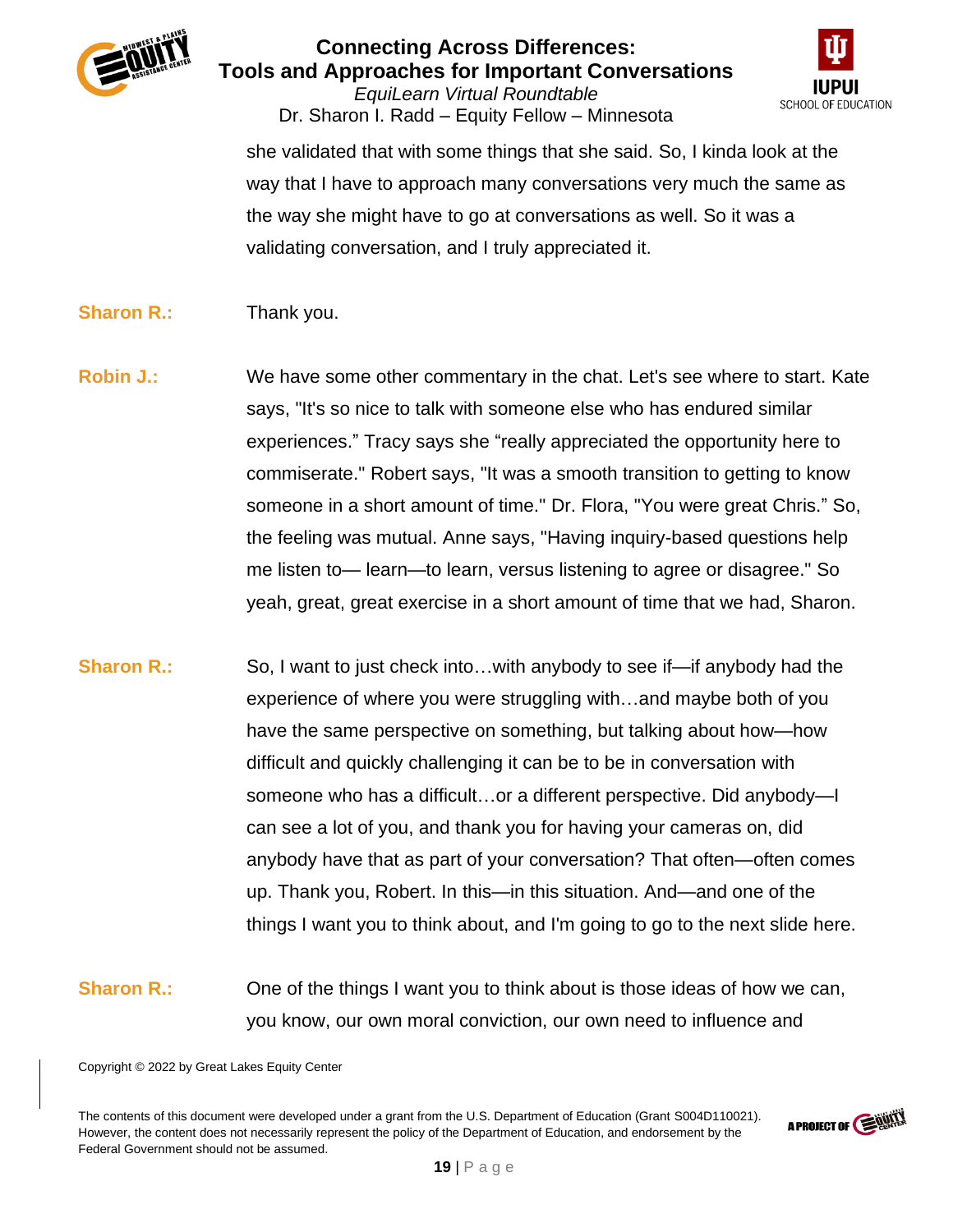

*EquiLearn Virtual Roundtable* Dr. Sharon I. Radd – Equity Fellow – Minnesota



perhaps change other people's minds, and—and how we can get entrenched in trying to change somebody else's mind, rather than trying to get to know them. And I'm not suggesting that— that there is an endless learning that needs to be done when we're working for equity. But I am—but I do want to hold up there that, I think, you know, we all know that learning is fundamentally relational. And that we learn in relationships. And that we're often resistant to, for example, you know, we've, I'll give, I'm just going to give a really neutral example so you can see the power of it, and then I'm going to give you an equity example. But you—so we have a new dog. We've never had a dog before. And the, it's interesting, right? The people in public that'll tell us how we should be interacting with our dog— and—and that sometimes like I don't agree with them, right? And I'm like, "you don't even know me. You don't know my situation. Why are you why are you thinking you can tell me what we should be doing?"

**Sharon R.:** So, let's translate that then to something that's significant and, and really go both global and, and complex as equity work. And when we're trying to help others learn, if we don't take the time to get to know them and why we…why they see things the way they do, and to hear their story, and to honor the validity of their story, whatever that may be. And even if it contradicts trend data, we—we will struggle to—to have an impact with them. And so really, as equity-focused leaders, whatever our position is, whether you're in a formal positional—position of leadership or you're engaged in equity work as a— as a leader who really cares about it from any perspective, we really need to think about building relationships and getting to know people. And it's in that exchange of information.

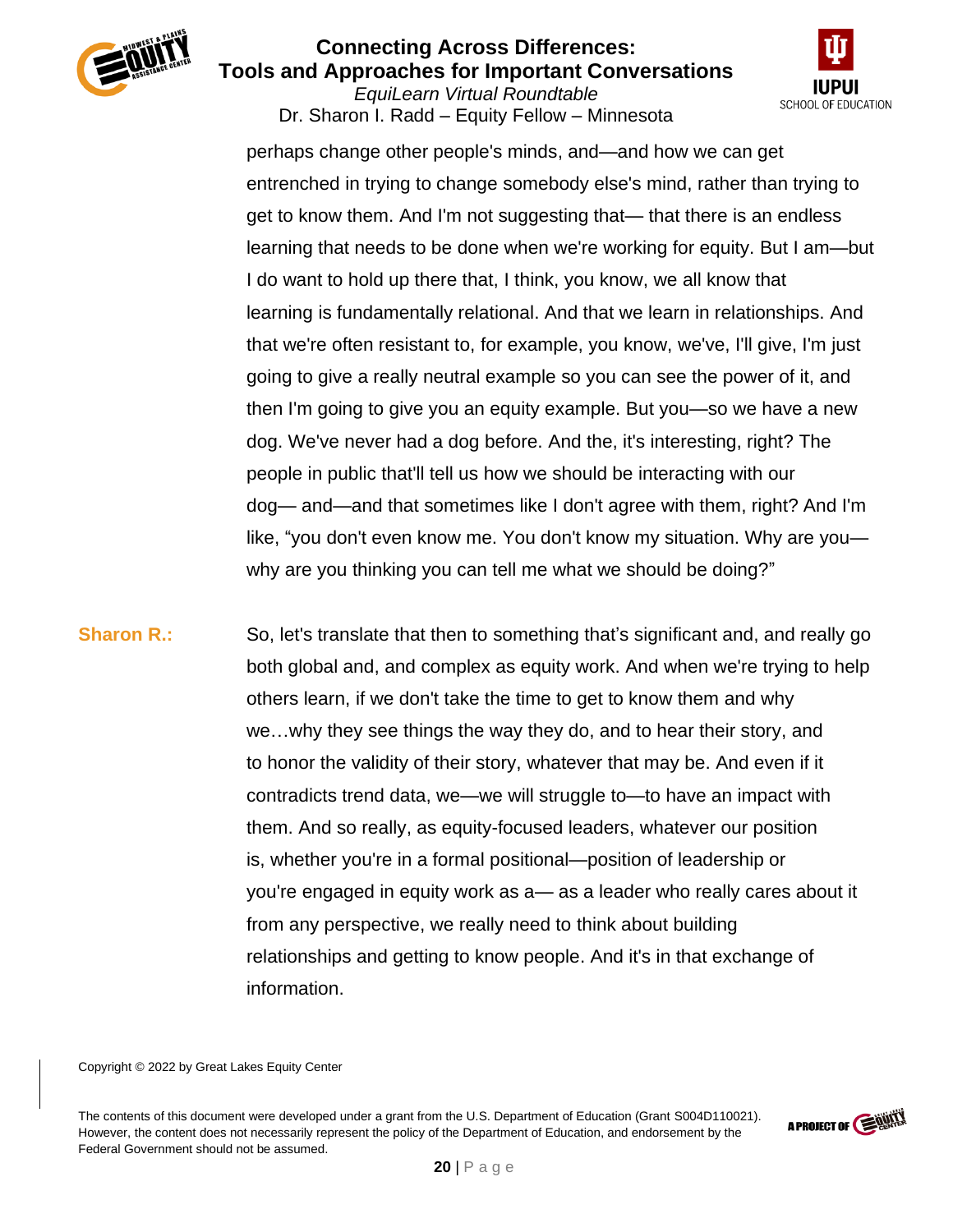

*EquiLearn Virtual Roundtable* Dr. Sharon I. Radd – Equity Fellow – Minnesota



**Sharon R.:** So, Stephen Covey said, "Seek first to understand and then to be understood." And being clear about our perspectives. Sometimes we do feel like the most important thing is we need to set a boundary or, or make sure that—that that we're clear about where we stand. And then that's the clarity of our purpose. And we do that. And it may or may not be about changing somebody else's mind. But if we—but so the point is to clarify for ourselves, and that's the first here, clarify for ourselves our purpose and our priority. And if it's about helping other people learn, then we really need to think about…and potentially seeing things differently, then we really need to think about building relationships with them.

- **Sharon R.:** The next one is to use tone with intention. So really thinking about how our tone—what our tone conveys, and to the degree that we can, always communicating with the tone of support, and empathy, and understanding. We are all always going to need to learn more about equity. That's my belief. And—and so, you know, we may know more about something, but that doesn't make us better than somebody else. And so, we really want to use a tone that upholds the humanity of other people.
- **Sharon R.:** Then the last one is to notice and pause when you get hooked. And this is a tough one, right? Because when we get hooked, suddenly our brain kinda shuts down. But notice and pause when you get hooked so that you can so that you can just re-engage, take a deep breath and re-engage. And we are getting near the end of our time. And I was supposed to turn it back over to Robin and Erin two minutes ago. So that was what I wanted to share with you today and I will—I will turn it over to them.
- **Robin J.:** It was that panic moment. I was like, "where's my unmute button?" Thank you, Dr. Radd. I wanted to quickly, before we do our customary close outs, I

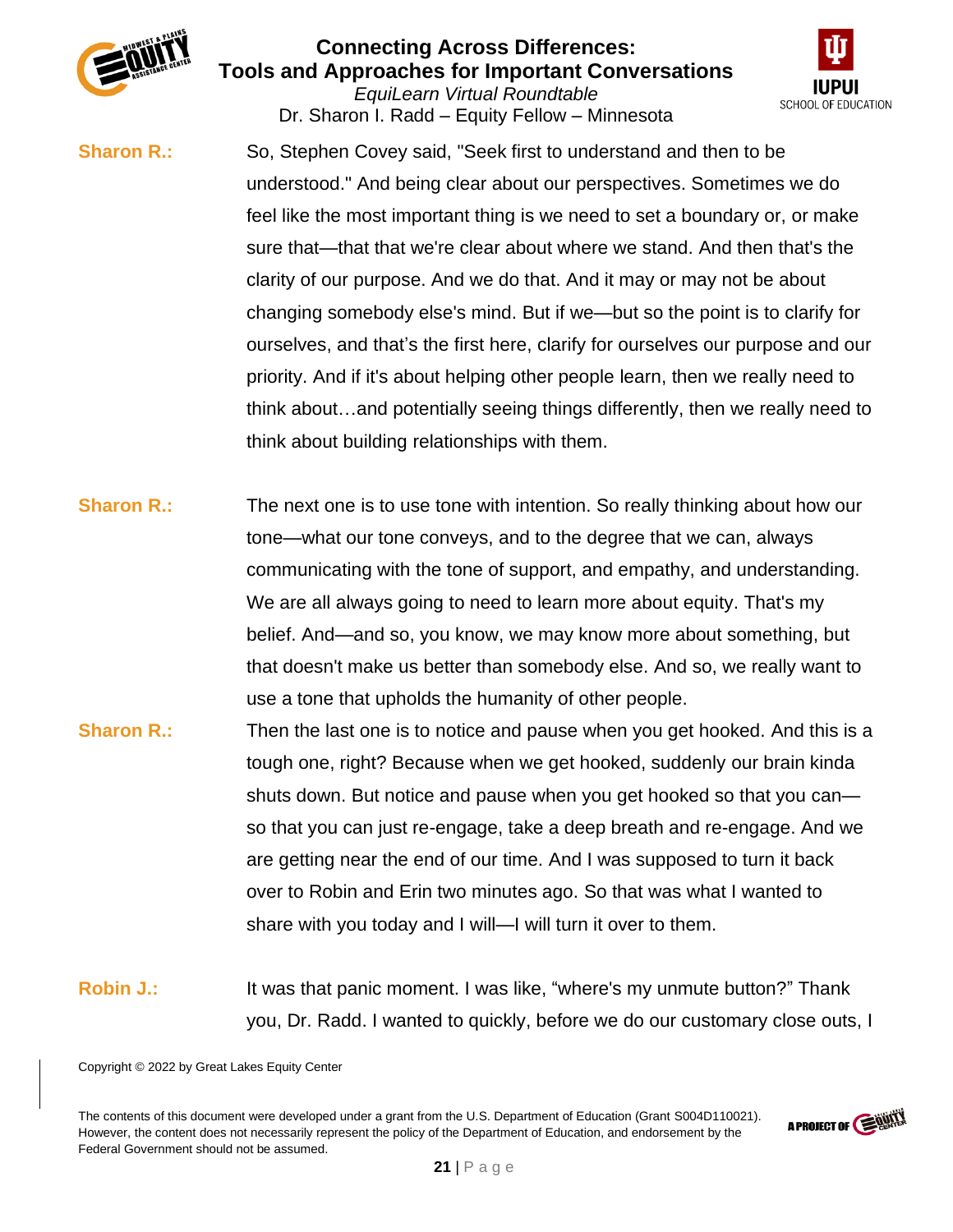



*EquiLearn Virtual Roundtable* Dr. Sharon I. Radd – Equity Fellow – Minnesota

wanted to first of all, where is—I lost everyone on the— where'd you go? Are you still there?

**Sharon R.:** We're all here.

**Robin J.:** You are here. I couldn't find—listen when you try to share your screen and you lose all the functionality of Zoom. Can you all see my screen? Yeah. great. So, do you want to quickly talk about your book that just came out, Dr. Radd?

**Sharon R.:** Oh, yeah. So, this is a book we're really excited about it. It's called the *Five Practices for Equity Focused School Leadership*. It's published by ASCD, published February 2021, so just two months ago. And we're really excited about it. It's a process book. It's a book for teams to do together. It explores identity. It makes the link between individual identities and inequities in schools. And really then, talks about how you lead and makes to systems change…and systems-wide change in a repetitive cycle, that can, you know, that you can perpetuate over time to continue to improve your—your district's performance on equity measures. Thanks Robin. **Robin J.:** Thank you.

**Sharon R.:** It is on backorder for the first print already sold out. We're excited about that.

**Robin J.:** So, if you all want to whip out your camera one more time to catch this information. If you want to contact Sharon, or, you know, to thank her, or if you want to want to talk to her about her consulting, this is her contact

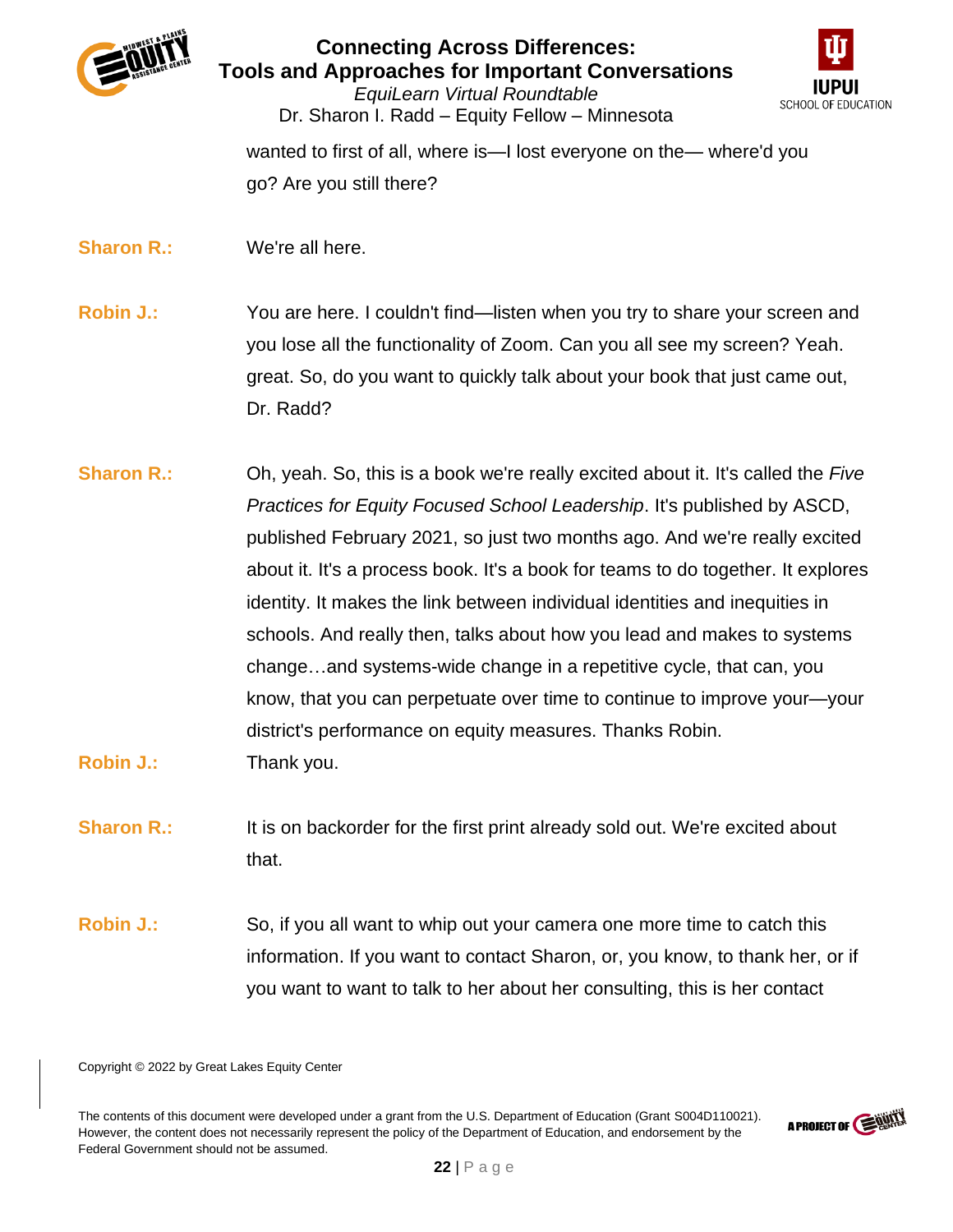



*EquiLearn Virtual Roundtable* Dr. Sharon I. Radd – Equity Fellow – Minnesota

information. And we'll also provide that sometime after the presentation as well.

**Erin S.:** Yeah, so, we want to thank you again— I just put some...several links in the chat for your reference. So, we want to thank each of you again for participating in today's *EquiLearn Virtual Roundtable: Connecting Across Differences: Tools and Approaches for Important Conversations*. We want to also provide a special thanks to Dr. Radd for taking the time to be with us today to share her expertise and insight. Thank you, Dr. Radd. In addition, we would like to highlight two resources located on our website, both led by Dr. Radd. The first is a brief entitled *Avoiding the Traps: Identity and Disrupting Six Paradoxical Habits of Equity Leadership*. In this brad—in this brief, Dr. Radd introduces six paradoxical habits of—of equity leadership, describing and providing examples of practices that are common in equity leadership, yet ultimately re-entrench systemic inequities. Included are key questions to disrupt these habit in practice and in organizations.

**Erin S.:** The second is a podcast entitled *Developing Critical Consciousness through Professional Learning*. This podcast talks about the importance of critical consciousness for transformative professional learning. Lastly, we want to encourage you to visit our website for tools and resources in our Equity Resources Library, such as quarterly *Equity Dispatches* and *Digest* publications, our *Equity Spotlight Podcast Series*, and our *Equity Tools*. You can access all materials on our website, as well and stay abreast of upcoming events via our Calendar of Events. And then I'm going to again, drop in a second, a couple other links into the chat. Thank you for bearing with me.

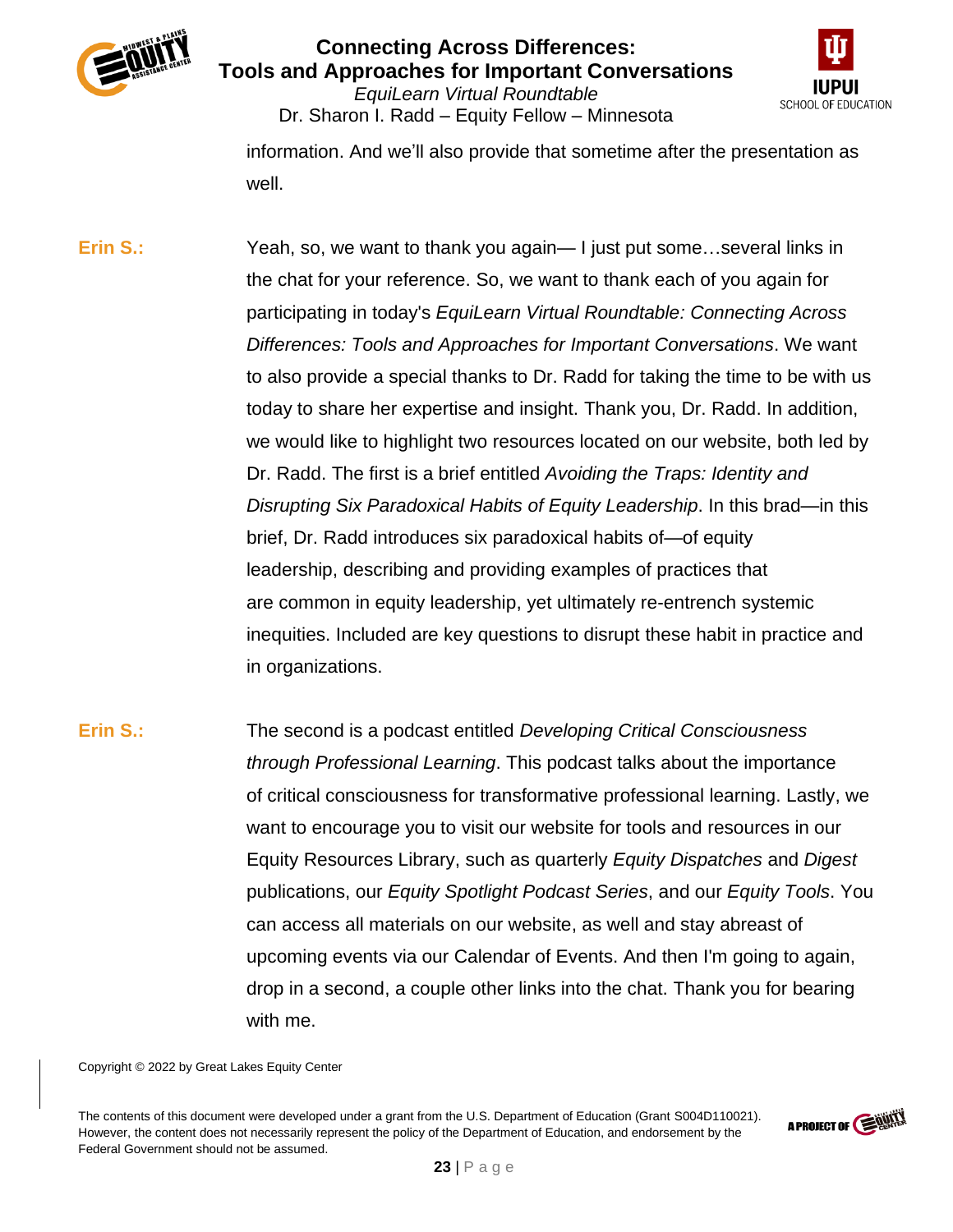



Dr. Sharon I. Radd – Equity Fellow – Minnesota

- **Erin S.:** Okay, so we want to also highlight and ask you to check out our dedicated webpage with special guest and episode information at the *Antiracism Vodcast Series*. This specific episode that we're featuring, featured guests— guest speakers, Perry Wilkinson and education, M.ED Education Equity and I'm sorry, let me back up. This episode will discuss the importance of anti-racist practices in schools, particularly for school communities to advocate safe and inclusive learning environments for students, students of Color, and students who possess the racial ethnic identities of Black/African American, and Asian American.
- **Erin S.:** Again, I also put in the chat, please, for any resources, please, check out our website. Also, follow us on Facebook at Great Lakes Equity Center and on Twitter at @GreatLakesEAC
- **Robin J.:** Thank you, Erin. And lastly, we want to feature two resources that were published by the U.S. Department of Education for COVID-19. Volume One is called *Strategies for Safely Reopening Elementary and Secondary Schools*. And Volume Two is called a *Roadmap to Reopening Safely and Meeting All Students' Needs*. We encourage you to check them out in order to keep your students safe. And again, these guidelines are updated as new information comes out from the CDC.
- **Robin J.:** Finally, as Erin already said, please follow us on all of our social media. At Great Lakes Equity Center on Facebook and on Twitter @GreatLakesEAC. And if you feel so inclined, answer the question, "how are you going to apply what you learned today?" using the #MAPEquity. And last but not least, Erin has shared our PSQ link I'm sure just now, and she also shared it a few other times. We actually use your feedback from these